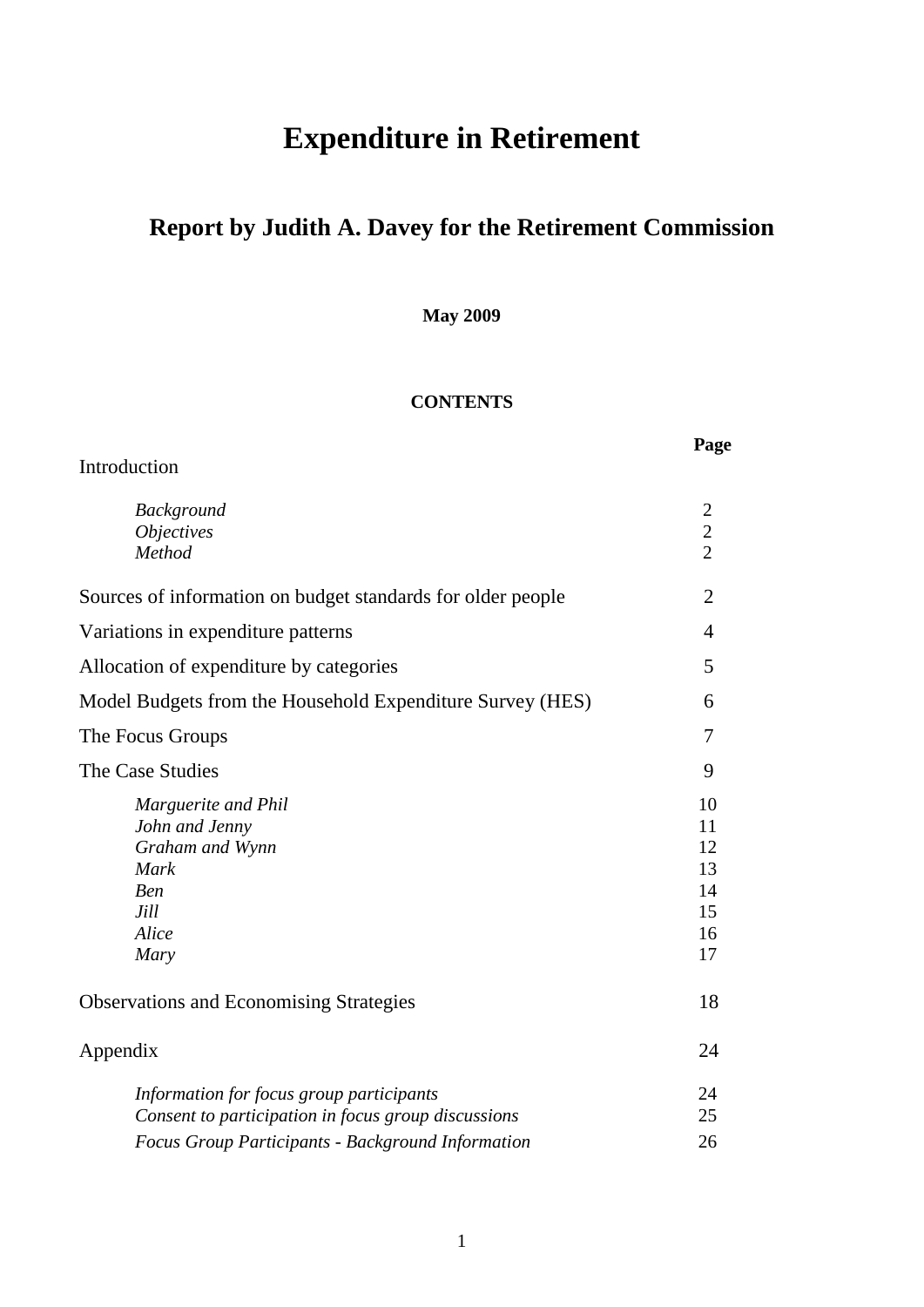## **Introduction**

## *Background*

The Retirement Commission (RC) aims to ensure that New Zealanders are well educated in financial matters and can make informed financial decisions throughout their lives. Part of its job is to inform New Zealanders how they can prepare for their retirement. This project is looking for information on how currently retired people spend their incomes. The information will be used to help younger people in their retirement planning.

#### *Objectives*

- To develop "model" budgets for people who are aged 65 plus and currently retired.
- To examine how such budgets may vary for single people and couples, home-owners and renters, and by age within the 65 plus range.
- To develop case examples, incorporating the views of older people which the RC can use in its public material.

## *Method*

*Stage 1* of the project brought together findings from relevant literature on budget standards; statistical data from New Zealand sources, in particular from the most recent Household Economic Survey (HES); views and information from consultation with relevant researchers and government officials. From this "model" budgets were developed for use in focus group sessions.

*Stage 2* entailed a series of focus groups with people aged 65 plus, arranged through community networks. These brought together groups of people whose circumstances reflect the model budgets – single people, couples, owners and renters, people living in cities and people from small towns. The focus groups examined the model budgets and commented on how realistic they are in the light of their own experiences. Material from the focus groups, along with the findings of Stage 1, was used to develop case examples that can be used by the RC in their education campaigns and on their web-site.

## **Sources of information on budget standards for older people**

The budget standards method uses baskets of goods and services which, when priced, can indicate the incomes required by different households to reach defined living standards. The method has been used in many countries to promote public debate on living standards and income required to avoid poverty; to develop indicators for poverty or inadequate income; to help monitor policies aimed at providing adequate income and help in setting income maintenance levels and costs and charges. These aims differ from those of the current exercise, even though their methodology and findings are relevant. Methods and findings from the following exercises have been useful to the RC project.

#### **Australia**

1

- **Westpac -** Association of Superannuation Funds of Australia *(***ASFA) retirement standards** (2008) *<https://info.westpac.com.au/rlscalculator/>*Defines modest and comfortable standards for a single man, single woman and a couple.
- **SPRC - Indicative budget standards for older Australians.** The 1998 findings, for a range of household types, were updated in 2004. They define low cost, modest but adequate and comfortably affluent standards of living.<sup>1</sup>

<sup>&</sup>lt;sup>1</sup> Saunders, Peter (1999) Using budget standards to assess the well-being of families. SPRU, Sydney. Saunders, Peter, Patulny, Roger and Lee Adeline (2004) Updating and extending indicative budget standards for older

Australians. Final Report. SPRU, Sydney.

Saunders, Peter(2004) Update budget standards estimates for Australian working families in September 2003. SPRU, Sydney.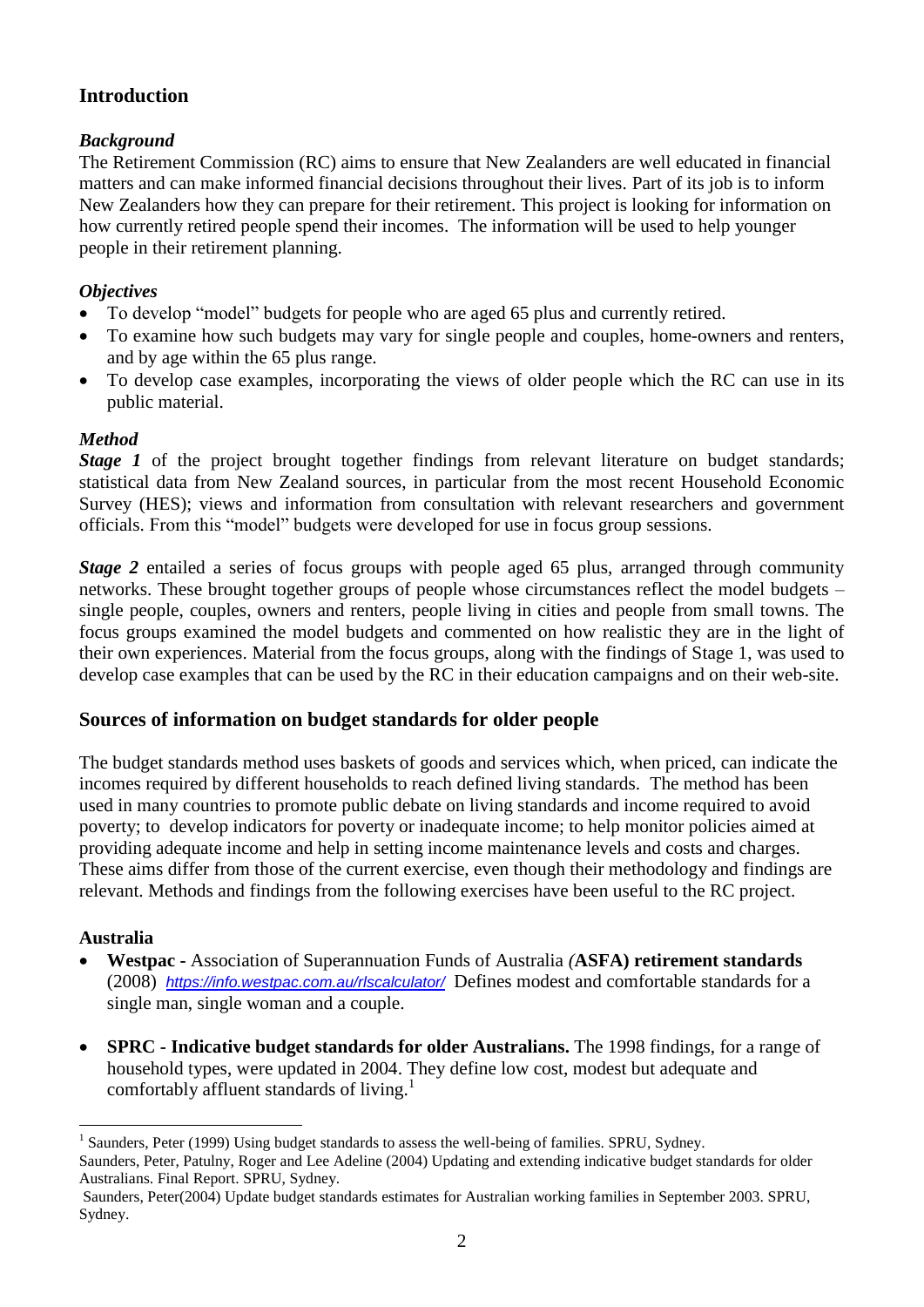## **UK**

- University of Loughborough (2000) **Consensual Budget Standards.** Groups of people representing relevant categories discussed and agreed on the essential minimum necessary for physical, mental, spiritual, mental and social wellbeing. These needs were then costed by researchers with reference back to group participants.
- London School of Hygiene and Tropical Medicine (2000) **Minimum Income for Healthy Living: Older People.** This is based on "representative enquiries into prices that would meet defined health needs' (expert opinion), as well as data from national expenditure surveys.
- **Family Budget Unit**, Age Concern England (2002), **Modest but adequate: A reasonable standard of living for households aged 65-74***.* This combines normative judgements, consumer reports, national surveys and discussion groups<sup>2</sup>.
- Office for National Statistics **Family Spending: A report on the 2007 Expenditure and Food Survey.** Household expenditure by age of reference person and household composition.
- Joseph Rowntree Foundation (2008), **A minimum income standard for Britain: what people think**. Budgets for single male, single female and couple pensioners derived from several iterations of group discussion<sup>3</sup>.
- Institute for Fiscal Studies (2009) **The Inflation experience of Older Households.** Uses data from the Expenditure and Food Survey, referring to the Retail Price Index, with different "baskets" for pensioners and non-pensioners $4$ .
- Pensions Policy Institute (2009) **Retirement Income and Assets: Do pensioners have sufficient income to meet their needs?** Discussion paper by Daniela Silcock. Sean James and John Adams.

**An overview of recent work on Standard Budgets in the United States and other Anglophone countries,** by Gordon M. Fisher (US Department of Health and Human Services, 2007, has other examples from the USA, Canada and Ireland (see also Morris<sup>5</sup>).

#### **New Zealand**

A range of sources were examined but could not provide the relevant data. These included –

- The **Measuring poverty in New Zealand** project by Victoria University, The Family Centre and BERL, used focus groups, but they all commented on the same budget, for a family with children<sup>6</sup>.
- Statistics New Zealand's **Survey of Family, Income and Employment** (**SOFIE)** has no expenditure information.
- The **Superannuitants Price Index** (1993-1999) used the same methodology and basket of goods and services as the CPI.

Parker, Hermione (ed) (2002) Modest but adequate: A reasonable standard of living for households aged 65-74. Family Budget Unit, Age Concern England.

<sup>3</sup> Bradshaw, Jonathan et al. (2008) A minimum income standard for Britain: What people think. Joseph Rowntree Foundation, York.

<sup>&</sup>lt;sup>4</sup> Leicester, Andrew, O'Dea, Cormac and Oldfield, Zoe (2009) The Inflation Experience of Older Households. The Institute for Fiscal Studies, London.

<sup>&</sup>lt;sup>5</sup> Morris. Jerry et al. (2000) Minimum Income for Healthy Living: Older People. London School of Hygeine and Tropical Medicine.

<sup>6</sup> Stephens, Robert, Waldegrave, Charles and Frater, Paul (1995) Measuring poverty in New Zealand Social Policy Journal of New Zealand, Issue 5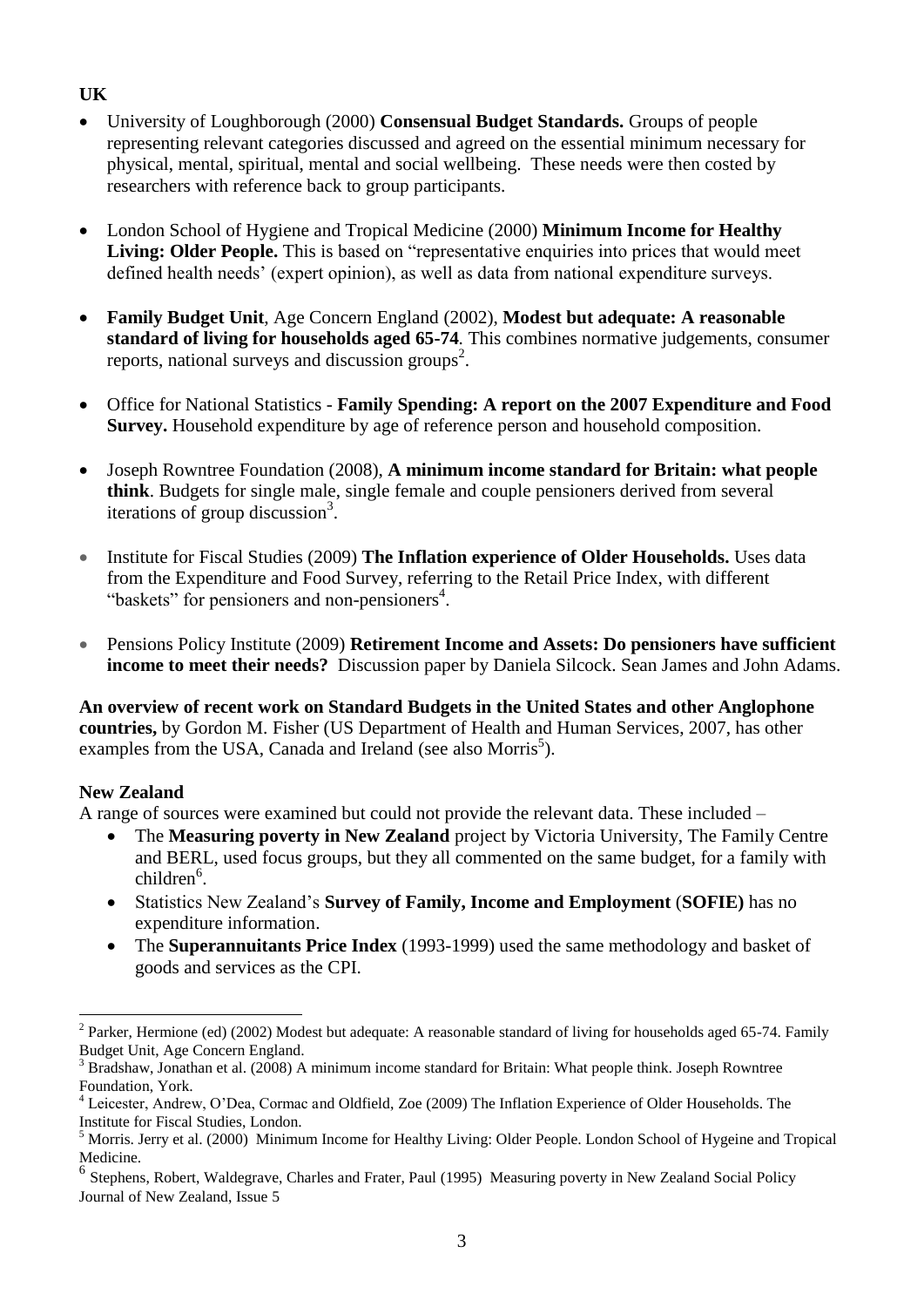- **Living Standards Surveys** (Fergusson et al. 2000). No expenditure information but shows what items were considered necessary to an adequate lifestyle for older people (to avoid material deprivation)<sup>7</sup>.
- **Sorted budget calculators** none specifically for people aged 60 plus, but the categories have been used in the model budgets, for consistency ([http://www.sorted.org.nz/calculators/budget/\)](http://www.sorted.org.nz/calculators/budget/).

Material on particular areas was found in –

- **"Consumer"**(annual energy costs, March 2009)
- **AA** web-site (available to members) (cost of running a car, 2008)
- **Local Government Rates Inquiry**, background information (February 2007)
- **Annual Food Cost Survey**, University of Otago, Department of Human Nutrition. Costs food budgets for children and adults but no age breakdown among adults
- **Department of Building and Housing** Tenancy Bond database [http://www.dbh.govt.nz/market-rent](http://www.dbh.govt.nz/market-rent%2017/3/09) 17/3/09, but nothing by age of tenants.

**The Household Economic Survey** (HES), Statistics New Zealand, is the only source of expenditure data, the latest being for the 2006-2007 year. Special compilations were ordered from SNZ, giving expenditure for households with the reference person aged 65 plus. This was disaggregated by household composition (single people, couples); by sex; and by age (65-74 and 75 plus). Because this is a sample survey, data in some cells is suppressed as unreliable, but this did not prevent the development of model budgets.

## **Variations in expenditure patterns**

#### **By age**

HES data shows that households of people in the 75 plus age group have, on average, lower overall expenditure that those in the 65-74 group. This is especially the case for people living alone. Older old people spend less on food, alcohol and tobacco, meals away from home, recreational activities and transport. There is little difference by age for spending on clothing and footwear, health, utilities and personal care. Focus group participants were asked to indicate which age group they came into. Their comments were consistent with these differences in spending by age.

#### **By sex**

<u>.</u>

This relates to older people living alone. According to the HES, men spend a little less on food, especially fruit and vegetables, but more than women on alcohol. They spend more on recreation and private transport. Women spend more on clothing and personal care. Housing costs are similar for the sexes. In the 75 plus age group single men spend less than single women, but the situation is reversed for the 65-74 age group. For women there is a smaller drop in expenditure by age than is the case for men. These patterns reflect the results from the international studies mentioned above. Equal representation of men and women was achieved in the focus groups and the discussions reflected many of these differences.

#### **Differences by location**

Few of the international studies show variations in spending by location and, when they do, this is often between large urban centres. For example, for all household types, the Westpac budgets are similar in Sydney and Melbourne but higher in Brisbane, Perth, Darwin and Hobart. These variations

<sup>&</sup>lt;sup>7</sup> Fergusson et al. (2000) Living Standards of Older New Zealanders: A technical account. Ministry of Social Policy.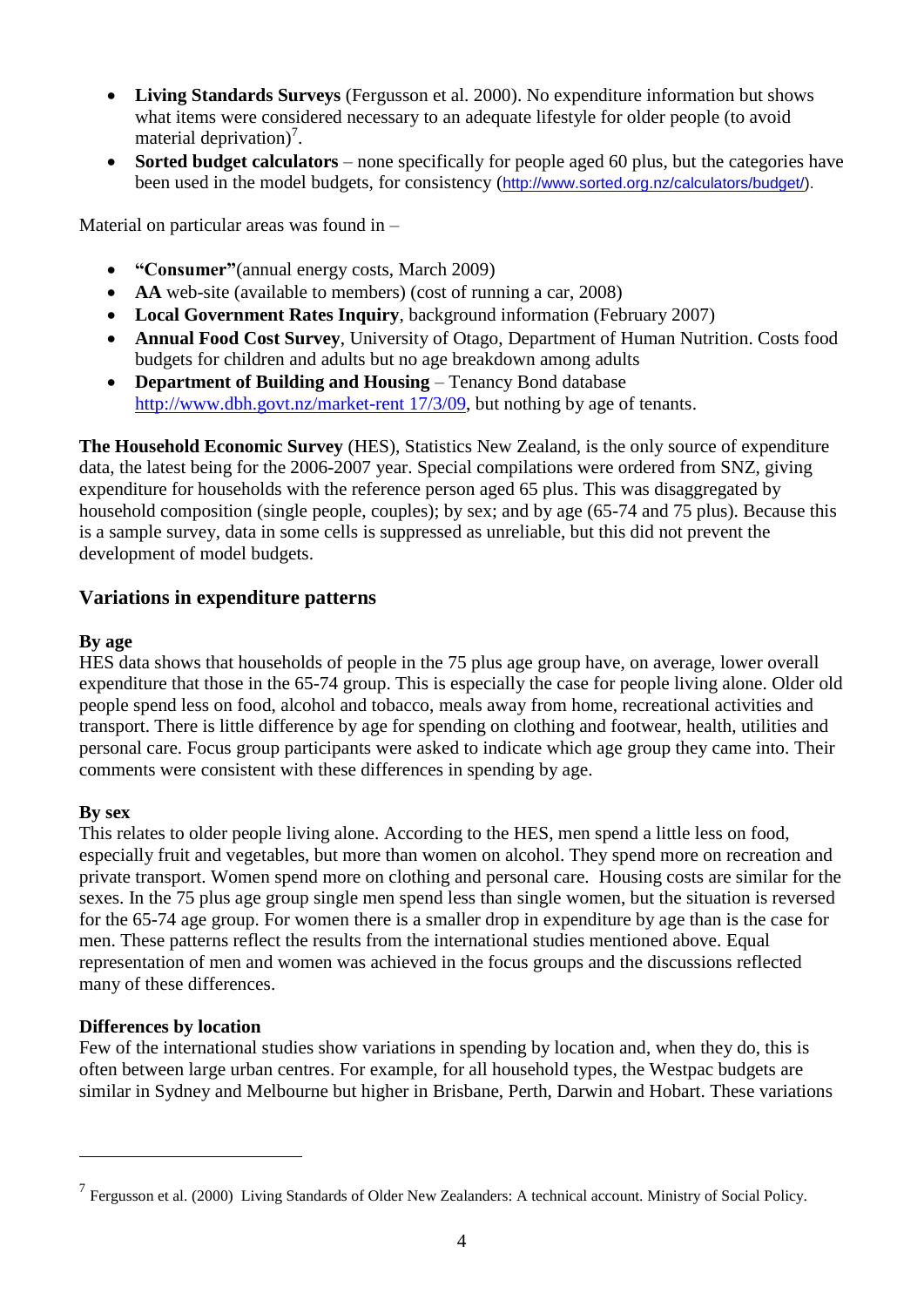mainly reflect differences in housing costs. The focus groups included people in small town locations and produced some differences in spending patterns related to location.

#### **Differences between home-owners and renters**

Housing costs are a major reason for differences in budgets, especially between owners and renters. Most of the international studies consulted assumed that retired people are home owners. This is the case for 85% of people aged 65 plus in New Zealand. HES data could not be disaggregated by tenure. Non-home owners were included in the focus group discussions and an extra session was arranged with some public sector renters.

#### **Differences in household composition**

There should be economies of scale for couples in relation to housing and household costs, compared to people living alone. HES data shows that average weekly spending for one person households aged 65-74 is 45% that of couples and for the 75 plus age group 56%. (Figures from overseas surveys are more like 70%). The focus groups included men and women living alone as well as partnered people and sometimes both members of a couple. There were no participants who lived with people other than their partners.

#### **Allocation of expenditure by categories**

Some spending categories – food and drink, clothing and footwear, transport, personal care – are fairly easy to define and appear in most of the budget standards studies. But there are differences which make comparisons complicated. Sometimes alcohol is included with food and drink and sometimes under entertainment or leisure. Sometimes alcohol and tobacco are a separate category (HES) and sometimes they are not included at all (as in some "modest" budgets). "Housing" and "Transport" may or may not include the capital cost of buying a house or a car and it is clearly potentially misleading to average rental costs among a group of both renters and owners (the same is true for the costs of running a car when many in the relevant group may not own one). "Utilities" sometimes includes telecommunications, but they come under "Communication" in HES, and internet and pay TV may come under "Leisure". There are, however, similarities between the allocation of expenditure based on UK, Australian and HES data, as shown in Table 1, with HES allocations for comparison.

|                                | UK surveys |            | Westpac budgets |                |        |                |            |
|--------------------------------|------------|------------|-----------------|----------------|--------|----------------|------------|
|                                | <b>IFS</b> | <b>MBA</b> | <b>MIS</b>      | <b>MIHL</b>    | Modest | Comfortable    | <b>HES</b> |
| Food and non-alcoholic drinks  | 24         | 23         | 28              | 33             | 27     | 20             | 15         |
| Clothing and footwear          | 5          | 7          | 5               | 12             | 5      | 6              | 3          |
| <b>Personal Care</b>           | 4          | 4          | 12              | 7              | 8      |                | 3          |
| Housing                        | 10         | 9          | 13              | 20             | 13     | 9              | 12         |
| <b>Utilities</b>               |            | 7          | 6               |                | 3      | $\overline{c}$ | 14         |
| Household goods and services** | 15         | 16         | 11              | $\overline{2}$ | 10     | 9              |            |
| Health                         |            |            |                 | 4              | 4      | 11             | 6          |
| <b>Transport</b>               | 15         | 15         | 2               | 16             | 15     | 12             |            |
| Recreation and culture         | 20         | 18         | 23              | 6              | 15     | 22             | 21         |
| Other expenditure items        |            |            |                 |                |        | 5              | $Q*$       |
| Total expenditure              | 100        | 100        | 100             | 100            | 100    | 100            | 100        |

**Table 1 – Allocation of average weekly expenditure (%) for couples aged 65 plus in HES and international studies.**

Note: For many categories comparisons cannot be exact because of classifications and different contexts, e.g. medical costs are mainly covered by the government for older people in the UK.

\*Includes insurance, gifts and donations.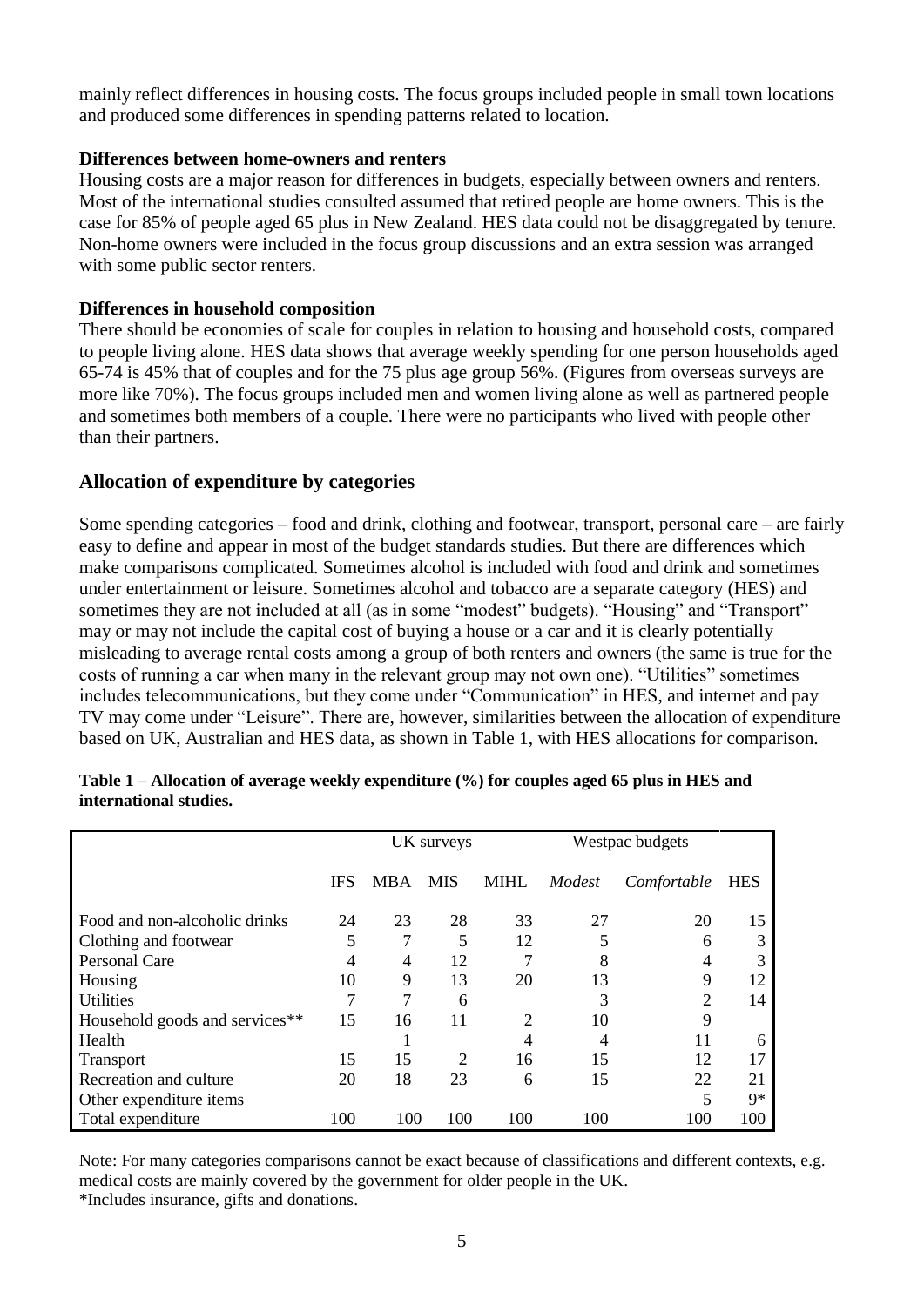\*\* Included in housing for HES.

## **Model Budgets from the Household Expenditure Survey (HES)**

HES provided the basic data for the model budgets. This gave the average weekly spending of households in which the "reference person' was aged 65 or over (Table 2), and was broken down into the age groups 65-74 and 75 plus. In each age group there was information for couples, single males, single females and single people in total. As was found in the international studies, people aged 75 plus spent less, on average, than their younger counterparts, especially on household items, supplies and services, alcohol and tobacco, recreation and holidays. They spent about the same on personal care and health and on newspapers and books.

Patterns of spending between men and women living alone show that, at age 75 plus, men spend less on food, clothing and footwear, household supplies, health and personal care but more on alcohol and private transport (they are more likely to run a car). Spending on recreation is about the same for men and women. In the 65-74 age group, spending patterns by gender are about the same as for older single people except that men and women spend about the same on food and men spend more on recreation. Table 2 also shows the appropriate weekly level of New Zealand Superannuation (NZS). The level is not far from that of average weekly expenditure for one person households, but represents only two-thirds of average spending for older couples

|                                     | Couple     |      | One person households |     |
|-------------------------------------|------------|------|-----------------------|-----|
| Age of reference person             | households | male | female                | all |
| 65-74                               | 808        | 393  | 350                   | 364 |
| 75 plus                             | 582        | 270  | 343                   | 328 |
| 65 plus                             | 732        | 337  | 346                   | 344 |
| NZ Superannuation (2007/2008)(\$)   | 463        | 298  | 298                   | 298 |
| NZS as % of average weekly spending | 63         | 88   | 86                    | 87  |
| (total 65 plus)                     |            |      |                       |     |

**Table 2; Average total weekly spending (\$) by age, sex and living circumstances, 2007 HES data**

For the purpose of focus group discussion, two model budgets were developed, one for single people and one for couples (Table 3). The categories of expenditure were changed to conform to those used in the Sorted budget calculators. This caused some problems in the discussions, when the categories seemed illogical. For example, rates are included in Utilities, when most people think of them as part of Housing costs. Alcohol and tobacco are included in "Entertainment and Fun"; while in many studies they form a separate category. The coverage of each category was outlined on the form and the totals were rounded to the nearest dollar.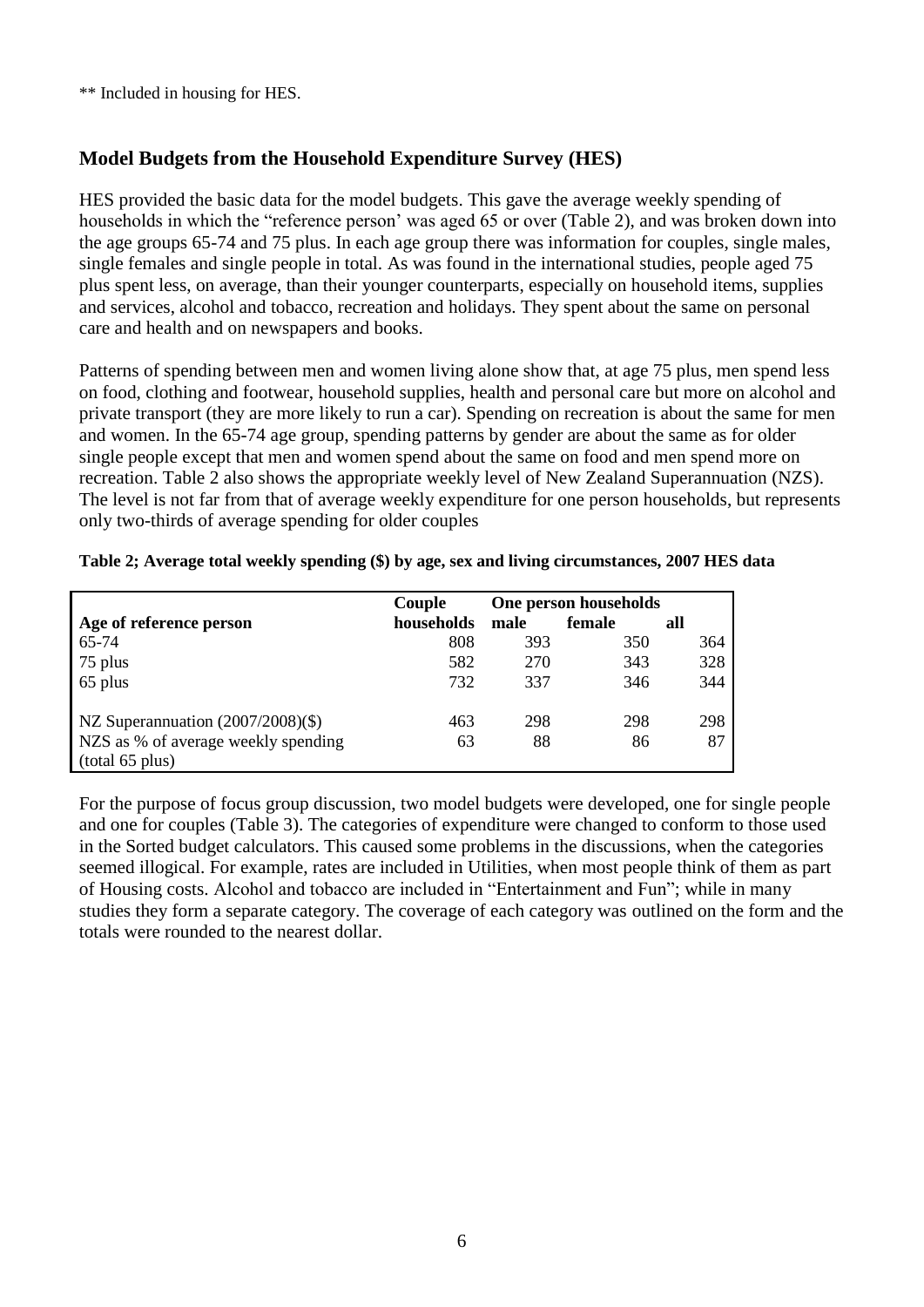#### **Table 3: Models budgets for people 65 plus in \$– derived from 2007 HES data with categories from Retirement Commission budget calculators**

| <b>Categories of Weekly Expenditure</b>                                         | Single person  | Couple     |
|---------------------------------------------------------------------------------|----------------|------------|
|                                                                                 | living alone   | (combined) |
| Insurance                                                                       | 20             | 42         |
| Home, Contents, Car, Medical or combined                                        |                |            |
| <b>Utilities</b>                                                                | 71             | 96         |
| Includes rates, electricity, gas, telephone, pay TV, internet and mobile phones |                |            |
| Housing*                                                                        | 46             | 81         |
| Includes body corporate and service fees                                        |                |            |
| Repairs, maintenance, improvements, decorating                                  |                |            |
| Gardening and garden equipment, furniture, large and small appliances           |                |            |
| Food & groceries                                                                | 52             | 102        |
| Includes bought lunches and takeaways but not dining out                        |                |            |
| Excludes alcohol and tobacco                                                    |                |            |
| Car & transport**                                                               | 46             | 123        |
| Includes licensing and WOF, fuel, maintenance, parking                          |                |            |
| Something towards new or replacement vehicle                                    |                |            |
| Bus/train/taxi fares                                                            |                |            |
| Entertainment $&$ fun (recreation and leisure?)                                 | 54             | 145        |
| Includes - Dining out, restaurants and cafes                                    |                |            |
| Alcohol (at home and outside) and tobacco                                       |                |            |
| Subscriptions to clubs and organisations                                        |                |            |
| Tickets for sports games, concerts, cinema, theatre, etc.                       |                |            |
| Outdoor recreation and sports gear                                              |                |            |
| Newspapers, books and magazines,                                                |                |            |
| Pets, care and equipment                                                        |                |            |
| Clothing and footwear                                                           | 14             | 19         |
| Personal care/grooming                                                          | 13             | 24         |
| Includes toiletries and cosmetics and hair care                                 |                |            |
| Medical                                                                         |                | 41         |
| Doctor, dentist and other therapists (including alternative treatment)          |                |            |
| Prescriptions and medicines                                                     | 14             |            |
| Gifts and donations                                                             |                | 25         |
|                                                                                 | $\overline{2}$ |            |
| Total                                                                           | 332            | 698        |

\* assumes that people are living in homes which they own without a mortgage

\*\* assumes that people own a car

## **The Focus Groups**

Focus groups have been used in several budget standards exercise, most notably the 2004 SPRU exercise, which concluded:

**"**Focus group discussions provide an effective way of obtaining feedback on the relevance of the level of the budgets and, building on this, an opportunity to validate the underlying judgments and assumptions from those whose own circumstances approximate the conditions that the standards purport to describe."

The purpose of the focus groups in the RC project was to canvass comment on the model budgets by as wide a range of older people as was possible within the resources available, and to explore comparisons between the model patterns of spending and those of the participants themselves. All participants were given an information sheet about the project, which they were able to keep; an informed consent form; and a short questionnaire about themselves (these are attached in the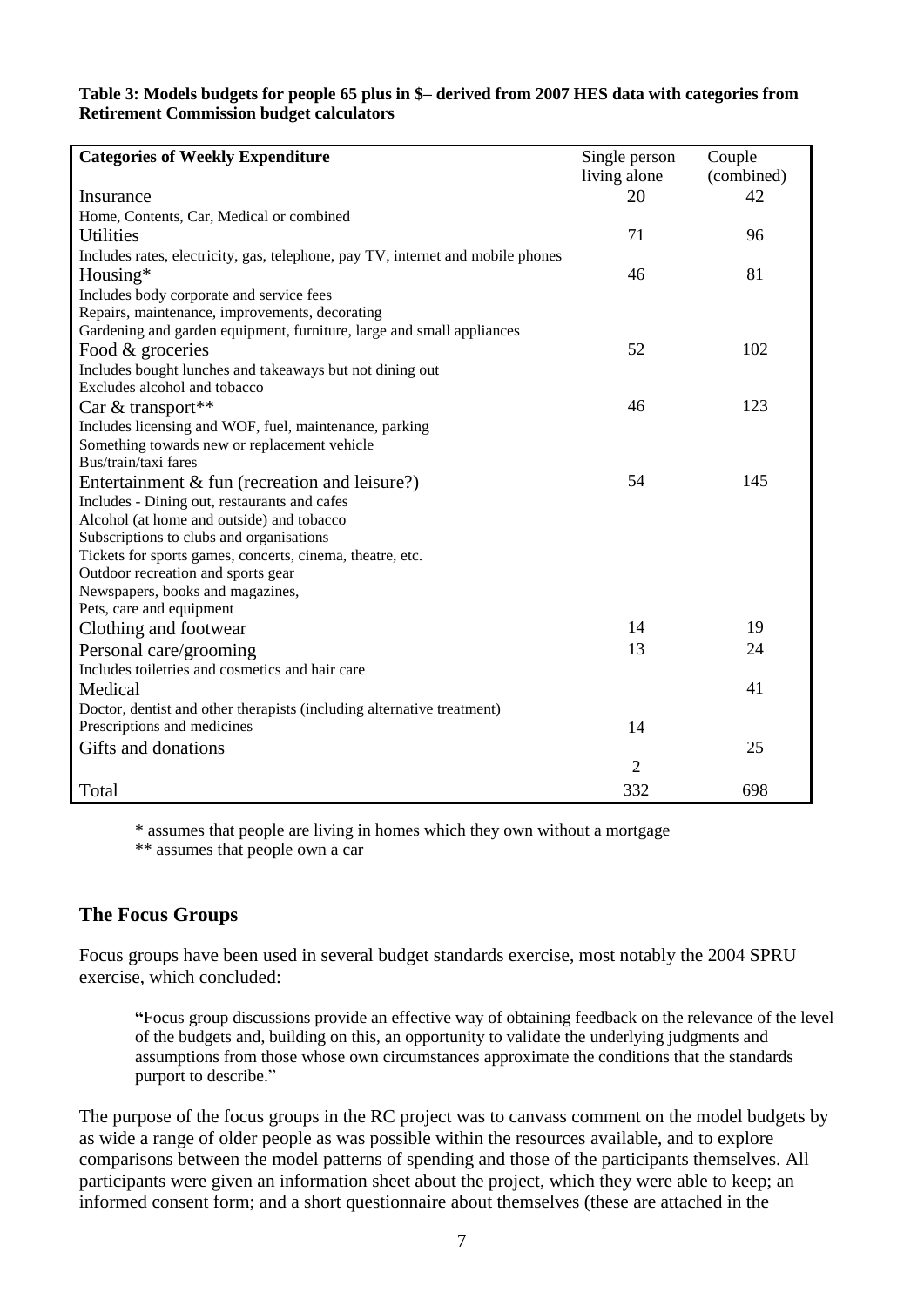Appendix). The discussion began with an explanation of the project and its aims and an opportunity for participants to ask questions before they signed the consent forms. They were then given the model budgets for single people or couples, according to their own circumstances. After a general discussion, the session moved into consideration of each category of expenditure, and finished with an assessment of total weekly spending for the designated households. The sessions lasted for about two hours each, including morning or afternoon refreshments. They were recorded, and written notes were taken. The discussions were full and rich, with many examples of spending behaviour, economising strategies, how to obtain value for money, advice about local costs of good and services and comments on how spending behaviour varies by age (including how younger people spend their money) and over time.

The author is extremely grateful to those who arranged and participated in the group discussions, for their interest and willingness to share information about their expenditure patterns. Six focus groups were conducted, with a total of 31 participants. They were arranged through community groups, as follows:

- <sup>•</sup> 20<sup>th</sup> April **Wellington City Seniors Centre** facilitated by Helen Young, Community Adviser-Seniors, Wellington City Council, 6 participants.
- 28<sup>th</sup> April **Age Concern Kapiti** facilitated by Rachel Cronin, coordinator for the Friendship Group, 7 participants.
- 14<sup>th</sup> May **Wairarapa Organisation of Older People** (WOOPS), at Masterton, facilitated by Diane Chapman, 7 participants.
- 14<sup>th</sup> May **Wairarapa Organisation of Older People** (WOOPS), at Featherston, facilitated by Diane Chapman, 4 participants.
- 15<sup>th</sup> May **Karori Bridge Club**, Wellington facilitated through Peter Delahunty and Verna Schofield, 6 participants.
- 18th May **Wellington City Seniors Centre** (WCC renters) facilitated by Helen Young WCC, 2 participants.<sup>8</sup>

Tables 4-6 show the characteristics of focus group participants, derived from the questionnaires.

**Table 4: Focus Group Participants by Age and Sex**

<u>.</u>

|            | Male   |           | Female        |           |              |
|------------|--------|-----------|---------------|-----------|--------------|
| Age(years) | Single | Partnered | <b>Single</b> | Partnered | <b>Total</b> |
| $65-74$    |        |           |               |           | 16           |
| 75 plus    |        |           |               |           |              |
| Total      |        |           |               |           |              |

There were similar numbers of male and female participants; younger and older people. Single people, living alone outnumbered partnered people (20 as against 12). In three cases both husband and wife attended the focus group sessions.

<sup>&</sup>lt;sup>8</sup> Acknowledgements - I would like to thank all those who helped in conducting this research. In addition to those who facilitated the focus groups and the participants, these include David Feslier, Alison O'Connell and Kathy Glasgow, who was the note taker for the focus group discussions.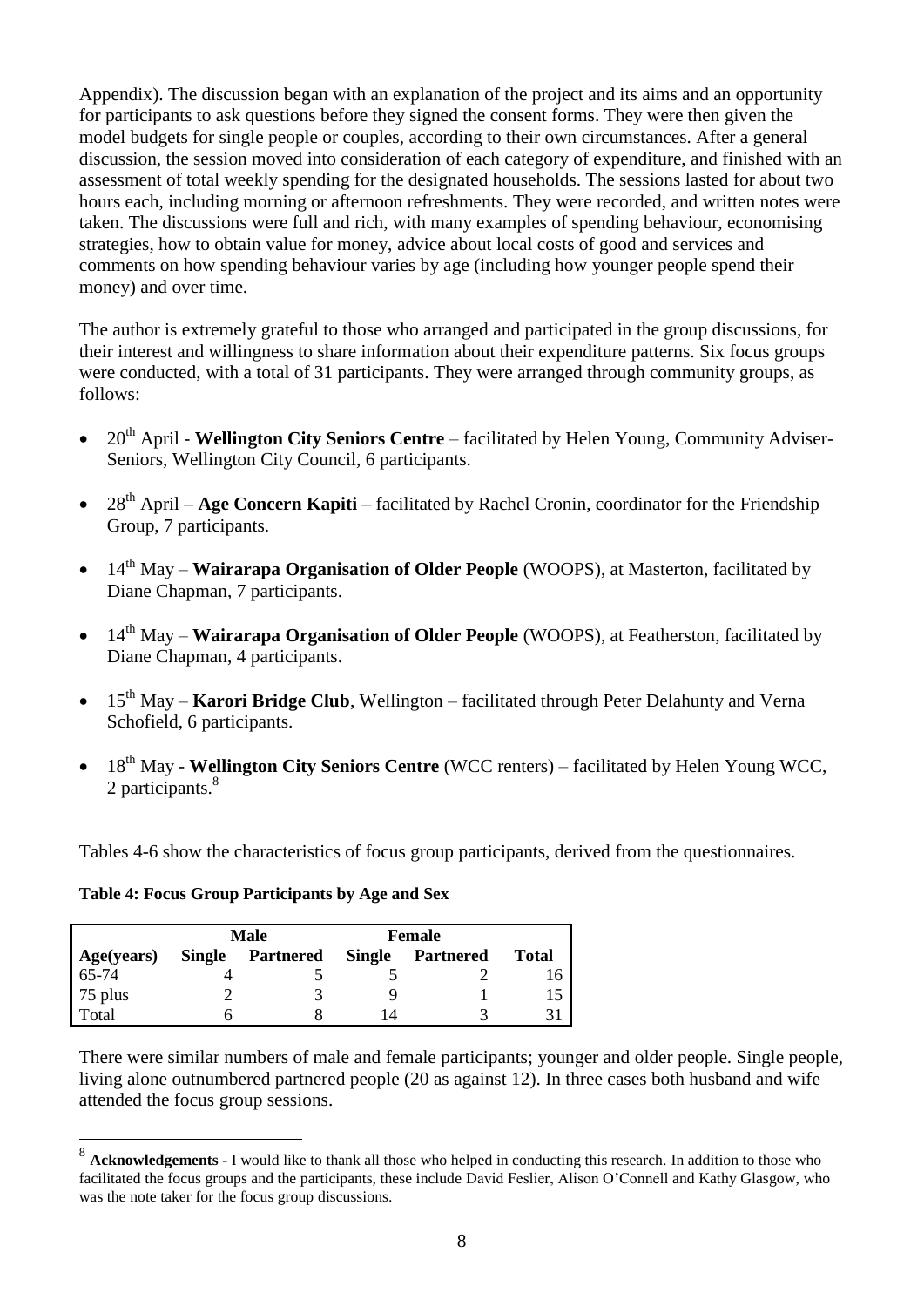#### **Table 5: Focus Group Participants by Living Arrangements and Car Ownership**

|                   | <b>Single</b> | <b>Partnered</b> | <b>Total</b> |
|-------------------|---------------|------------------|--------------|
| No car            |               |                  |              |
| One car           |               |                  |              |
| More than one car |               |                  |              |
| Total             |               |                  |              |

Two-thirds of the single people owned a car. One couple had no car and one couple had one (both partners in the focus groups). The rest of the partnered people had two cars in their households.

#### **Table 4: Focus Group Participants by Sources of Income and Sex**

|                                                            | Male | <b>Female</b> | Total |
|------------------------------------------------------------|------|---------------|-------|
| New Zealand Superannuation (NZS) only                      |      |               |       |
| NZS plus income from investment or other pensions          |      |               |       |
| NZS plus income from investment or other pensions and work |      |               |       |
| Total                                                      |      |               |       |

All the participants were receiving New Zealand Superannuation (NZS). In three cases people also had other welfare benefits – usually Disability Allowance. The majority had NZS plus income from savings or investments or from other pensions. Seven people had some income from part-time work (often intermittent). All except one of these were men. Two people had income from property.

## **The Case Studies**

From the focus groups material, supplemented from the international studies, a series of case studies were constructed. These do not reflect the circumstances of any particular participants, but are composite pictures of older people in different circumstances, by age, sex and living arrangements, and with differing levels of income on which to base their spending. There are eight case studies, three of couples and five of single people<sup>9</sup>:

- 1. Relatively affluent couple home-owners, two cars
- 2. Low income couple home-owners, one car
- 3. Low income couple home-owners, no car
- 4. Single man home-owner, relatively affluent
- 5. Single man renter, low income
- 6. Single female home-owner, relatively affluent
- 7. Single female home-owner, low income
- 8. Single female renter, low income

People are described as "relatively affluent" when they have significantly more income (\$10,000 per annum or more) than NZS. Low income people are those living on NZS for the majority of their income, sometimes with a little extra from their savings and investments. For each case a short description of their circumstances and spending patterns was developed, with a summary weekly budget.

<u>.</u>

<sup>&</sup>lt;sup>9</sup> Pseudonyms have been used in the case studies.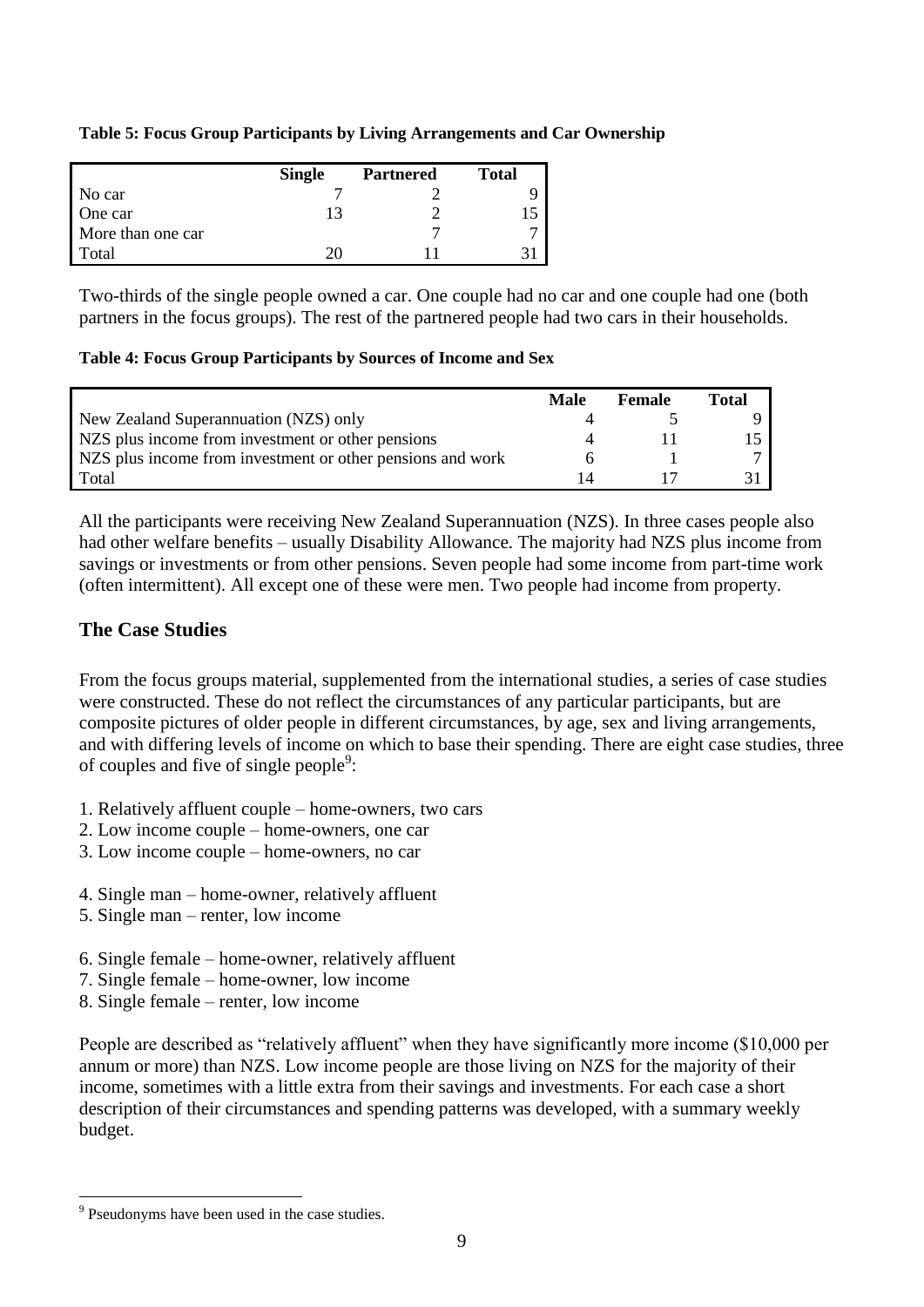## *Case Study 1: Marguerite and Phil, a relatively affluent couple*

Marguerite and Phil, in their mid seventies, live in an outer suburb, own their house without a mortgage and run two cars. In addition to the married rate of NZS, Phil has an occupational pension and income from consultancy, linked to his previous professional work. They also have income from their savings and investments, but expect this to halve with lower interest from their term deposits. Their total income is just over \$52,000 per annum, about twice the married rate of NZS. They said they would struggle on the level of income suggested in the model budget.

Marguerite and Phil have a full range of insurances, including medical insurance. They are thinking of cutting back the latter to surgical cover only. They spend about \$75 per week on power and \$20 on their telephone account, which includes broadband internet and pay TV. These are all facilities they had become used to before they retired. When they retired, they decided not to move into a smaller house because "so much of themselves" was wrapped up in the family home and they wanted to have space for the children to stay. Their home maintenance costs are therefore high, Phil tries to help, but found that painting the roof was too much of a physical strain.

Even on their high income, Marguerite and Phil economise on their food budget, which is comparable to that of older people with much smaller incomes. They eat less meat, buy in bulk and buy "specials" when they can, to stock their freezer. They each have a car, which they realise is expensive, but they have different activities and interests and neither wants to give up their independence. Clothing is not a major item in their budget. Phil has several suits, which he doesn't wear much "except for funerals and weddings". Recently he had the collars turned on shirts which he had had made for him on a business trip in Asia. "For \$15 I had a new shirt." When he gets home he always changes into his 'house clothes'. "I won't throw out a well-loved jersey". Marguerite still buys clothes, so most of the budget is for her, but she is not "brand conscious" like her daughters.

This couple's entertainment budget is spread over dining out (about once a fortnight); going to concerts and films (but they consider these as "treats"); and meetings of organisations like Seniornet and Lions. They subscribe to the local newspaper and several magazines. They have a small dog whose food costs up to \$20 a week, and \$120 a year for a license. The dog provides a reason for exercise and a source of entertainment.

Both Marguerite and Phil keep fairly good health, but have regular prescriptions and find that generics can have unpleasant side effects, so they pay more for branded items. Recently they moved to annual dentist appointments instead of six monthly, to save money. Phil feels that older people are often put off seeking health care and special equipment because of the cost, but - "If you can turn up at the hospital in an ambulance, then you are away."

Marguerite and Phil are generous with gifts to family and also give selectively to charities, mainly to those they have had some connection with or which they think they might need, like ambulance services. They remember the economising efforts of their parents and consider that their own saving and spending habits have been gained over the whole of their lives. "Not like young people now who expect everything first time."

#### **Case Study 1: Weekly Budget (\$)**

| Insurance        | $\Omega$ |
|------------------|----------|
| Utilities        | 100      |
| Housing          | 195      |
| Food & groceries | . 15     |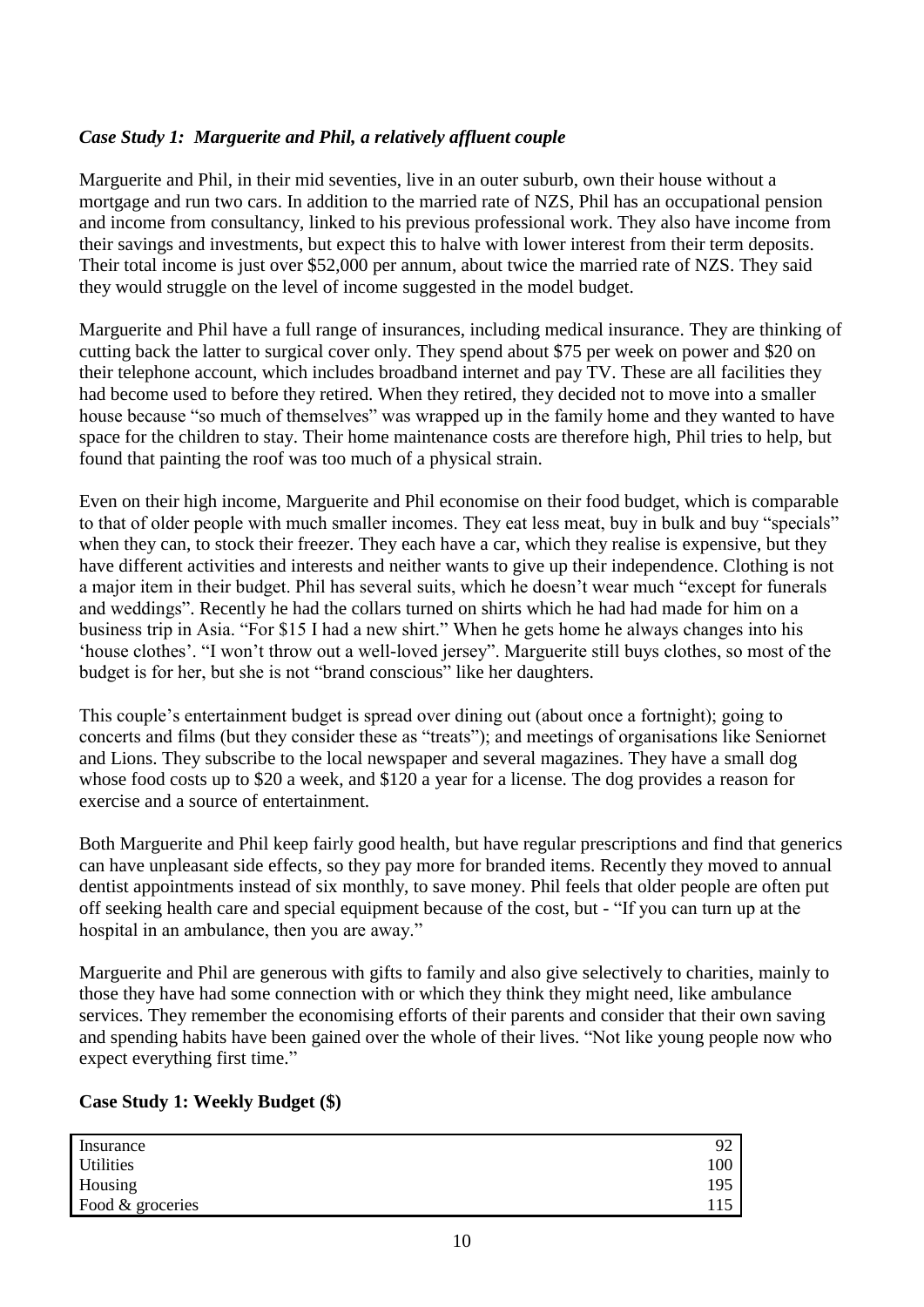| Car & transport        | 69   |
|------------------------|------|
| Entertainment & fun    | 136  |
| Clothing and footwear  | 33   |
| Personal care/grooming | 24   |
| Medical                | 83   |
| Gifts and donations    | 69   |
| Total                  | 1008 |

#### *Case Study 2: John and Jenny, a couple mainly dependent on NZS*

John and Jenny (aged 72 and 68) live in a small rural town. John was made redundant from his job as a store manager when he was 60 and never found another job. The couple had counted on his earnings to set themselves up for retirement, so they now find themselves dependent on NZS for almost all their income. Overall, their budget is tight. They had to give up their medical insurance – "just when we were beginning to need it". Their utilities bill, even without internet and a mobile phone, comes to \$113 per week. Rates are high in their area and so are electricity costs. For cooking they have bottled gas which costs \$35 per month.

John and Jenny are mortgage-free home owners; they try to budget for house maintenance but often find that something else comes up which is more important. Both are diabetic and qualify for a Disability Allowance, which pays for two hours of gardening and an hour of house-cleaning per fortnight. They recently needed to buy a reclining chair, as Jenny had had a knee replacement. They sold their old lounge suite, but still had to take an interest-free loan from WINZ, which they paid off at \$10 per fortnight. This took them a year. John and Jenny have a garden and grow some of their vegetables, but usually do their main shopping on a weekly trip to a larger town; the local shops are too expensive. Even though they have "no luxuries' they find they spend \$150 a week on food and groceries.

Living where they are, quite a lot of travelling is involved. They have a car but don't think they could afford to replace it. When they go to town they try to do several things, even combining shopping trips with going to church. They sometimes have lunch out in town and John goes to darts once a week, spending \$25 on transport, subs and drinks. Jenny belongs to a knitting club and various social organisations, but the subscriptions are very low. Very rarely would they go to concerts, cinema or theatre – they are just too expensive. The local newspaper costs \$12 per week, but they make sure they get their money's worth by doing all the crosswords. Adding in the cost of their cat (which recently needed vaccination and neutering at a cost of \$140), their entertainment budget comes to \$70 per week.

Not much of their money goes on clothes, which are usually hand-me-downs or from second-hand shops. Jenny says that the clothes in the "op shops" are more to her taste anyhow and those in the shops are all for younger people. Shoes are a considerable expense. Jenny is prone to falling and a pair can cost \$200, at least once a year. Personal grooming costs are less than \$10 per week for the two of them. Jenny has her hair cut and styled every six weeks costing \$25.

Medical costs can be considerable. Until Jenny got a high user card, she was paying nearly \$100 every three months for GP consultations and prescriptions. Both have to pay something towards podiatry treatment and John had to have a hearing aid recently. This cost \$5000, plus \$18 every month for batteries. Jenny and John have three children and six grand-children. Taking into account their children's spouses, they have 12 people to buy Christmas and birthday presents for. The minimum they feel they can spend is \$20 per present, so this comes to at least \$500 a year. But they don't like cutting down on their celebrations.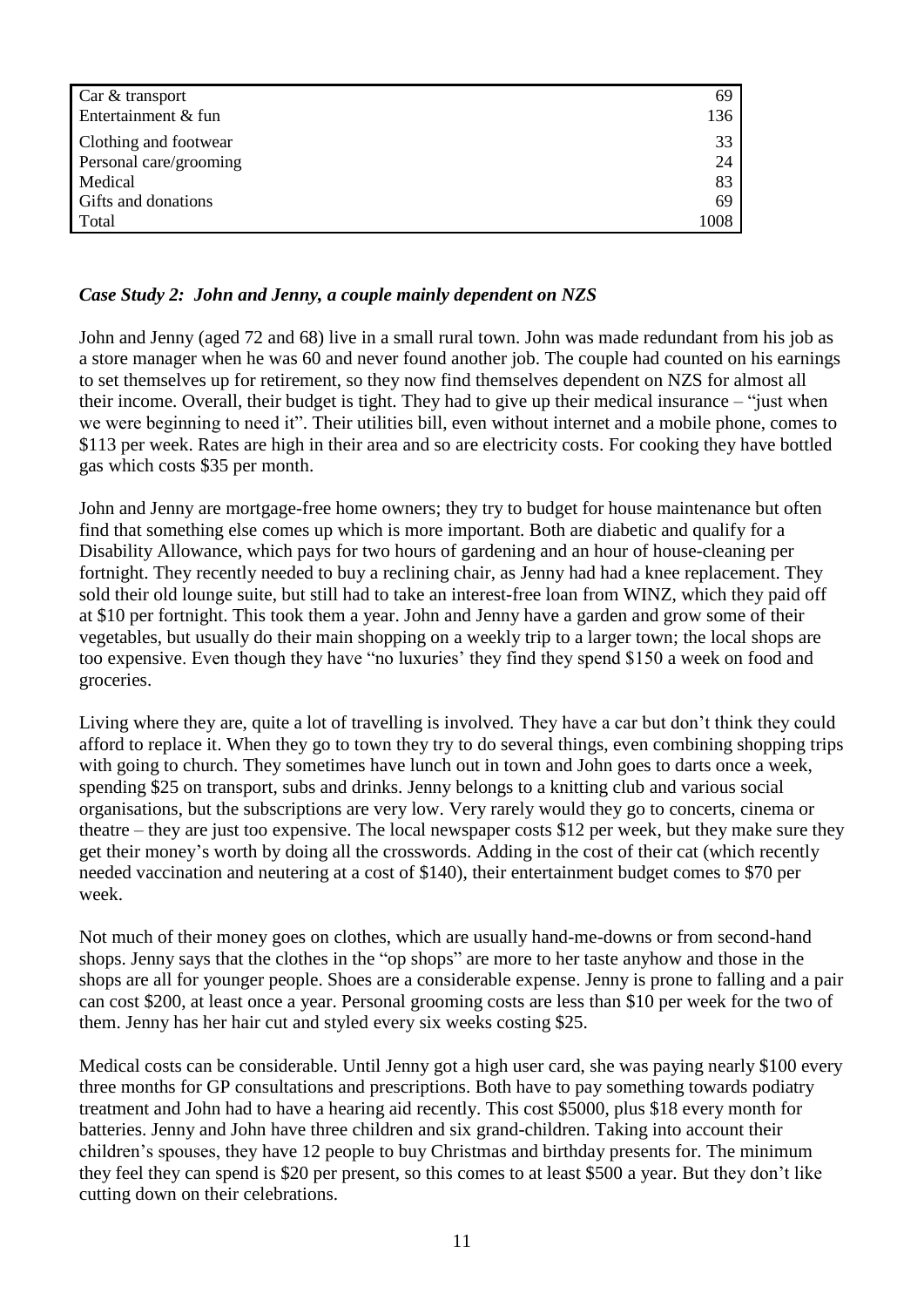#### **Case Study 2: Weekly Budget (\$)**

| Insurance              | 15  |
|------------------------|-----|
| <b>Utilities</b>       | 113 |
| Housing                | 50  |
| Food & groceries       | 150 |
| Car & transport        | 50  |
| Entertainment & fun    | 70  |
| Clothing and footwear  | 13  |
| Personal care/grooming | 10  |
| Medical                | 43  |
| Gifts and donations    | 12  |
| Total                  | 526 |

#### *Case Study 3: Graham and Wynn, an older couple reducing their spending*

Graham and Wynn are 84 and 80. They have a small nest egg and derive some income from it in addition to NZS. A couple of years ago they decided to move to 'trade down'. They thought it might be cheaper to live in a provincial centre and looked at options all over the country. But in many of the small towns they were attracted to there was no GP, chemist, public transport (except perhaps morning and night), banks or supermarkets. They heard from friends that it was much harder to get tradesmen. Living costs would be higher, so instead they moved to an ownership flat close to the centre of the city.

Their rates are low because they are levied on the block as a whole, but there is a small amount in body corporate fees. They share clothes washing facilities, which saves on power, and because they have no car they rent out their garage. One disadvantage has been that they could not install a heat pump because a neighbour complained about the appearance of the vent. They also had to replace a hot water tank and this cost \$2500 because some walls had to be removed and valves replaced. Graham and Wynn paid for this out of their capital.

In addition to spending about \$55 on food per week, Graham and Wynn have pre-prepared meals delivered, costing \$7.50 for a main course. They can get five meals each a week in their freezer and cook for themselves otherwise.

Wynn has never driven and Graham decided to stop because he had lost confidence in driving. They use their Gold Cards for public transport. What they save on transport they spend on their grandchildren and not having to think twice about having a cup of coffee and other small luxuries while they are in town – "we are close to coffee shops now". Taking three grandsons to the cinema in the school holidays cost \$70, including lunch and snacks. "But it's as pleasure to 'treat' your grand children" said Wynn.

Graham's approach to clothes buying is to ask himself, "Do I need it. Will it benefit me in my lifetime?" He has been known to turn down offers of new clothing from his children. But he does find he needs warm clothes for the winter, especially heavier underwear – "long johns". Wynn is also fairly constrained when it comes to clothing and footwear.

Graham and Wynn gave up medical insurance because of the cost. But recently Wynn needed cataract surgery. She would have been two years on the waiting list and she felt that in the meanwhile she could have a fall and suffer serious injury, so she went privately. The result has been good, but it cost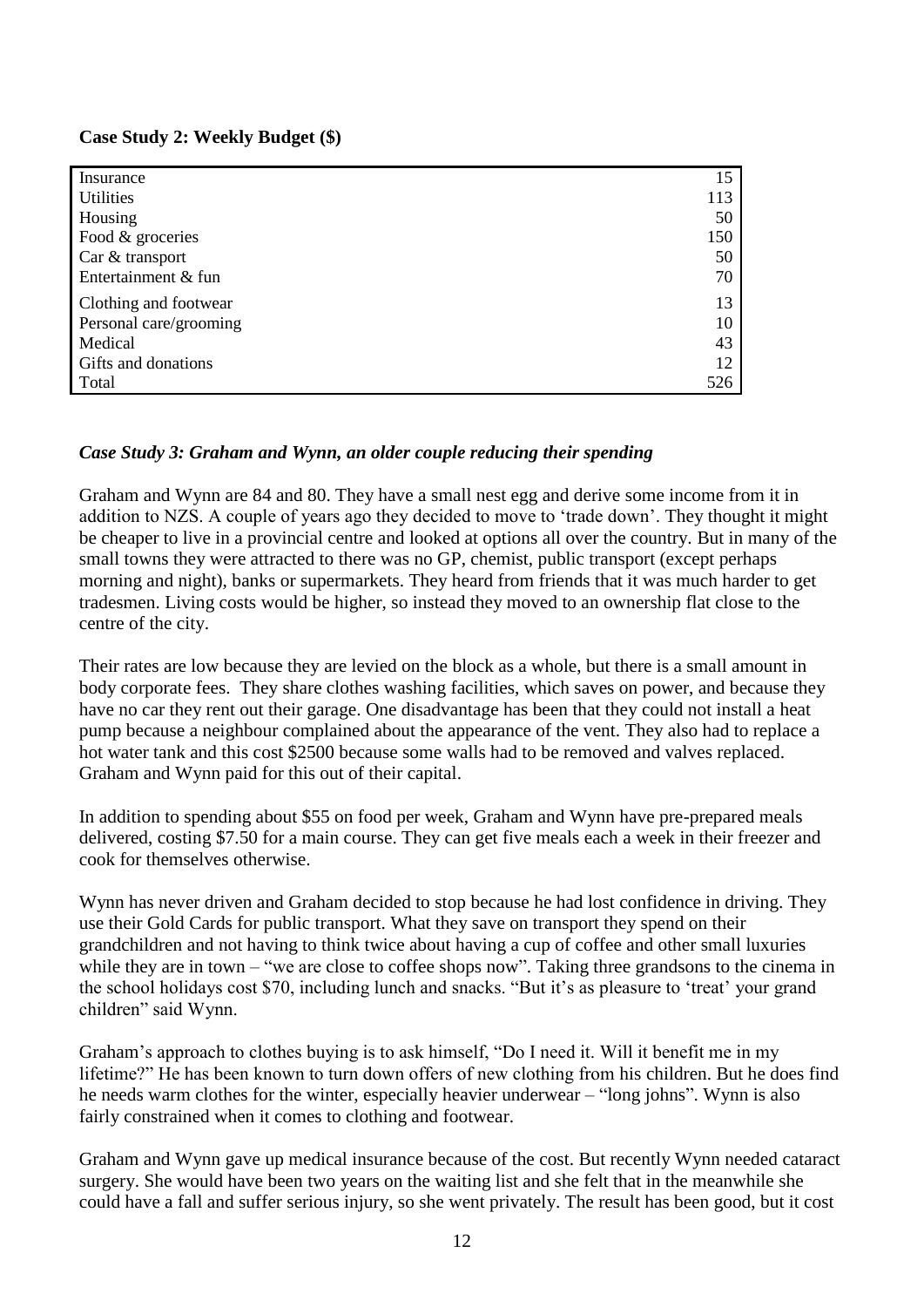\$8000. They had to use their savings for this and as a result they could not go to visit family overseas as they had planned. They go to a doctor in a PHO which costs \$15 for a consultation, so their medical costs are not high. They get teeth taken out rather than filled or crowned, even though this requires some assertiveness – "Dentists don't like taking teeth out." They have found that fillings have to be redone and root fillings don't always work.

Graham and Wynn give to charity to the extent that they can, and also make contributions in other ways, like "holding the box" in street collections. Their annual budget comes out at about \$1000 below the married rate of SNZ. So Graham and Wynn are able to save for unexpected events and charges, but their capital has been eroded in recent times.

#### **Case Study 3: Weekly Budget (\$)**

| Insurance              | 35       |
|------------------------|----------|
| <b>Utilities</b>       | 80       |
| Housing                | 60       |
| Food & groceries       | 130      |
| Car & transport        | $\theta$ |
| Entertainment & fun    | 75       |
| Clothing and footwear  | 20       |
| Personal care/grooming | 20       |
| Medical                | 15       |
| Gifts and donations    | 25       |
| Total                  | 460      |

## *Case Study 4: Mark, an affluent single man*

Mark, aged 68, has single rate NZS and about the same amount from interest on his savings and investments. He runs a car and owns his own apartment. His insurance payment is high because it includes \$3200 yearly for medical insurance. He began this when he was still working and decided he needed to keep it on as it covers pre-existing conditions. The rates on his apartment are \$1200 a year and he pays \$184 a month for other utilities – electricity, phone, internet and mobile phone. Mark expects to pay about \$5000 a year on his house and contents and so puts this aside. If, at the end of the year, he has not had to replace an appliance, or do some decorating, then he buys himself something non-essential, like an up-to-date TV.

Mark's food and groceries bill is not high, but he eats out a lot, reckoning to spend about \$50 a week and sometimes can spend \$150 for himself and a friend on a special night out. With cinema, concert and theatre tickets, and wine to drink at home, "entertainment" is a large item on his budget.

Like many men in his circumstances, Mark does not spend a lot of clothing, apart from underwear. He will buy good shoes and perhaps a new jacket every year. Toiletries generally come into his groceries bill and, apart from this, "personal grooming" will be frequent hair and beard trims.

Mark's medical costs are low, because of his insurance, but this does not cover dental costs and he is considering an estimate of \$15,000 for dental implants which should let him avoid having dentures. He is wondering whether it is worthwhile to reduce his capital to this extent. He recently also had a treadmill test, not covered by insurance, which cost \$280.

Mark has no close family to buy gifts for, but supports several charities. His annual spending he estimates at just over \$27,000. About \$13,000 comes from NZS (net of tax) and \$11,000 from interest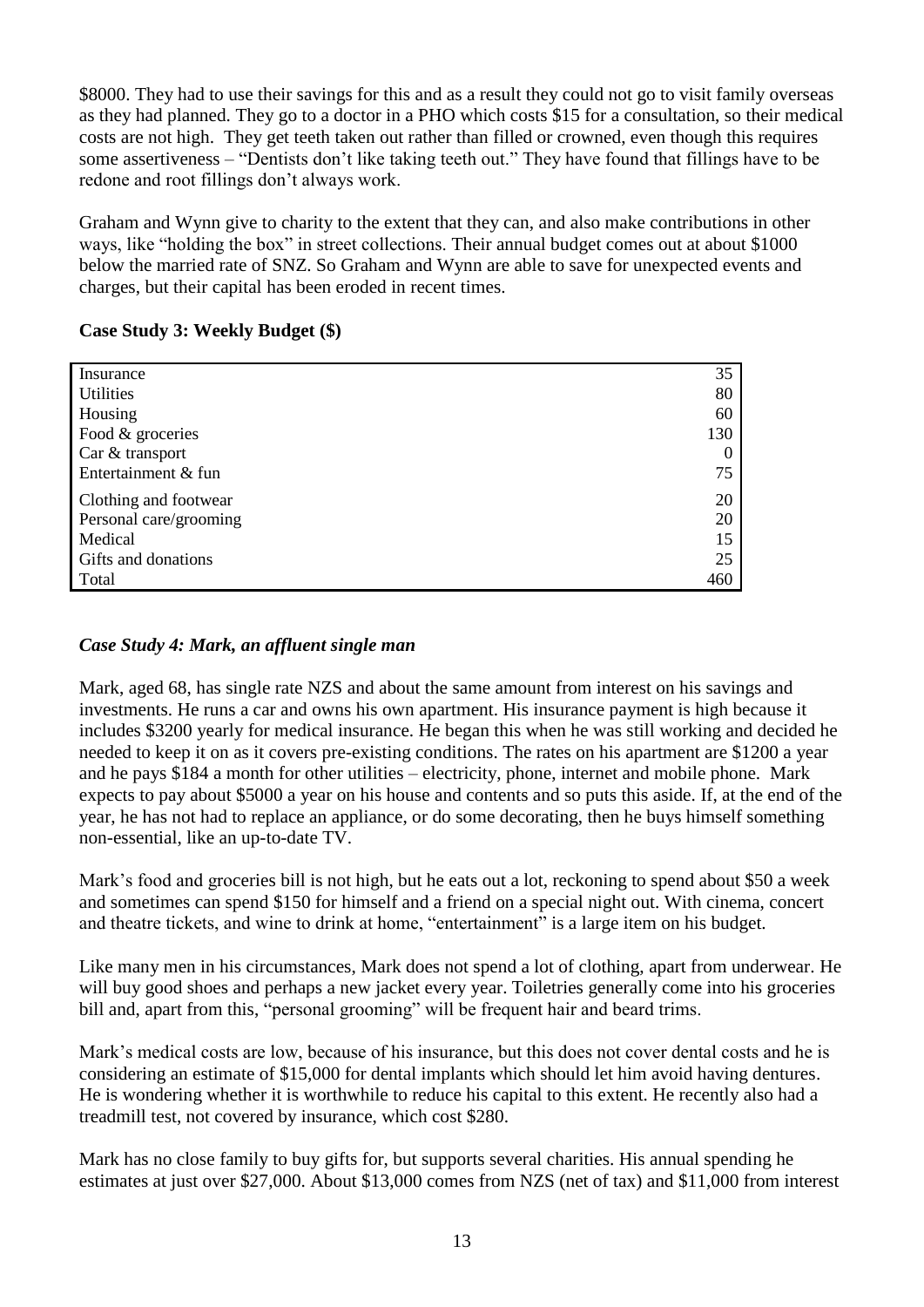and dividends. So every year he is taking about \$3,000 out of his nest egg. This does not worry him, as he has no one he wishes to leave his money to.

| Case Study 4: Weekly Budget (\$) |  |  |  |  |  |  |
|----------------------------------|--|--|--|--|--|--|
|----------------------------------|--|--|--|--|--|--|

| Insurance              | 77  |
|------------------------|-----|
| <b>Utilities</b>       | 69  |
| Housing                | 92  |
| Food & groceries       | 72  |
| Car & transport        | 30  |
| Entertainment & fun    | 150 |
| Clothing and footwear  | 15  |
| Personal care/grooming | 10  |
|                        |     |
| Medical                | 9   |
| Gifts and donations    | 10  |
| Total                  | 526 |

#### *Case Study 5: Ben, a low income renter, living alone*

Ben is 80 and has lived in a bed-sitter flat rented from a public sector agency for 13 years. He lives on NZS with a Disability Allowance and a small subsidy on his rent of \$105 a week. His only insurance is on his house contents – he gave up medical insurance because of the cost. Because of his delicate health, Ben has to keep his small apartment warm, which costs about \$30 a week, even though some of this is covered by the Disability Allowance. He has a phone and internet and pay TV (for the sport), and this costs another \$30 a week. Apart from his rent, Ben does not spend much on his housing apart from some painting and small carpentry jobs, which he does himself. To cover large appliances Ben puts \$25 a fortnight into an interest-bearing savings account. This builds up and recently he was able to buy a new computer which, with accessories, cost \$2000.

Because Ben is diabetic he has to have special food. He does a "big shop" on pension day and spends \$117 a week at the supermarket, which will deliver. Ben doesn't have a car; he gave that up many years ago, and travels mainly on the buses during the free period for pensioners, plus getting lifts with friends. He doesn't spend money on drink or gambling, and doesn't go on holidays, but he is active in several clubs. He plays bridge two or three times a week, which costs him \$5 a time and \$50 for his subscription. He shares a newspaper with a neighbour and hires DVD films from the local library at a reduced rate of \$2 each.

Clothing is not a major item in his budget as he only replaces items when worn out, not caring about fashion (although he is always well "turned out"). When he needs shoes he looks for bargains in the sales. His family will give him socks and handkerchiefs as gifts. Haircuts cost \$18 every month. Ben has quite a few health problems, but receives subsidies for his GP consultations and prescriptions. He needed a new top plate denture recently and was lucky to get it for \$400 through the hospital – he could not have afforded full price. He has developed asthma and has heart problems, so he sees a specialist every six months and may be considered for a by-pass operation. He is more concerned about a developing cataract (which may be related to his diabetes). He was recently "bumped off' the waiting list, but there is no way he could afford \$4000 for a private operation. Without the subsidies, Ben's medical costs would be considerable.

Ben feels it is important to continue his support of four charities and also to give gifts to his four grand-children on birthdays and Christmas. Without running a car, and with significant subsidies,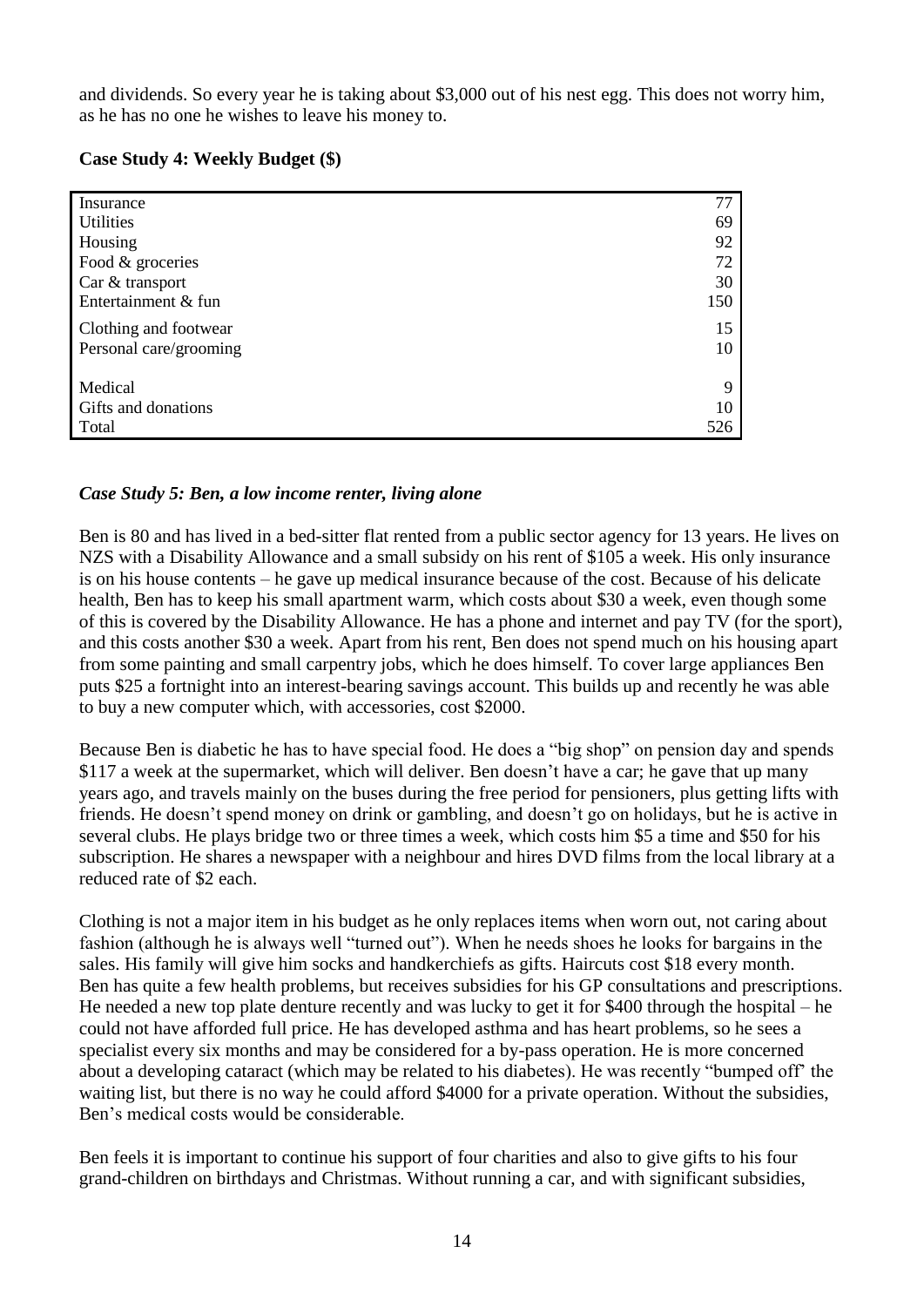even at this abstemious standard of living, Ben's weekly costs come to \$356. He lives on NZS, and little more from savings, by dint of very careful budgeting, which has always been part of his life.

|  |  |  |  | Case Study 5: Weekly Budget (\$) |  |
|--|--|--|--|----------------------------------|--|
|--|--|--|--|----------------------------------|--|

| Insurance              |     |
|------------------------|-----|
| <b>Utilities</b>       | 50  |
| Housing                | 130 |
| Food & groceries       | 117 |
| Car & transport        |     |
| Entertainment & fun    | 20  |
| Clothing and footwear  | 8   |
| Personal care/grooming |     |
| Medical                | 10  |
| Gifts and donations    |     |
| Total                  | 356 |

## *Case Study 6: Jill, relatively affluent and living alone*

Jill (77) has income from a rental property as well NZS and interest from her savings of about \$100,000. Her total income is about \$37,000 per annum, or \$700 a week, so she can save and has a reserve for unexpected purchases such as replacing major appliances and paying high dentist's bills. She has a low level of medical insurance – just to get a diagnosis, she says. Then she decides whether to wait for treatment in a public hospital or save up for private care. She spends \$31 a week on electricity, on average, saving by sharing a hot water cylinder with the adjoining flat which she owns and also by using an electric blanket for personal warmth when she watches TV. She recently had a heat pump installed, but has not seen any decrease in her power bill, although the house is warmer. Jill needs internet links as she is studying and also has a cell phone which she takes everywhere with her, using it instead of a personal alarm (which she has found would cost \$40 a month). Jill's rates are comparatively high, as she lives in a high-value suburb (nearly \$50 a week) and she spends \$20 a week for a gardener and \$25 for house cleaning – which she acknowledges is a luxury which she doesn't really need. She economises in other ways, like using a small oven and not using her clothes dryer. "I only wash when it is windy".

Excluding alcohol and eating out, Jill spends about \$85 a week on food. She buys in bulk when she can and then "eats out of the freezer." She has cut down using her car for several reasons. She thinks about her health, about the environment and the cost, and appreciates free access to public transport ("it's a shame it cuts out at 3 pm"). She lives very near a bus stop and does not drive outside her suburb now because of her eyesight and because parking is a hassle.

Jill enjoys dining out with friends and does this regularly; she spends money on going to concerts, theatre, films and on her hobbies. In addition she enjoys taking university courses, which cost about \$1000 a year. She could afford regular holidays, but usually chooses not to go. She realises that all these activities are optional and the expenditure could be cut down, but is determined to enjoy her life and has the means to do it. She has pet birds and their food costs about \$10 a week. She shares magazines with friends. Jill does not spend a lot on clothes except for her shoes and her main cost for personal grooming is a hair-cut at pensioner rates every 6 weeks. Toiletries tend to come out of the supermarket shopping total and "people always give you soap".

Jill keeps good health and does not spend much on medical expenses. A GP consultation would cost her \$42 if she did not have medical insurance. This does not, however, cover the dentist, which costs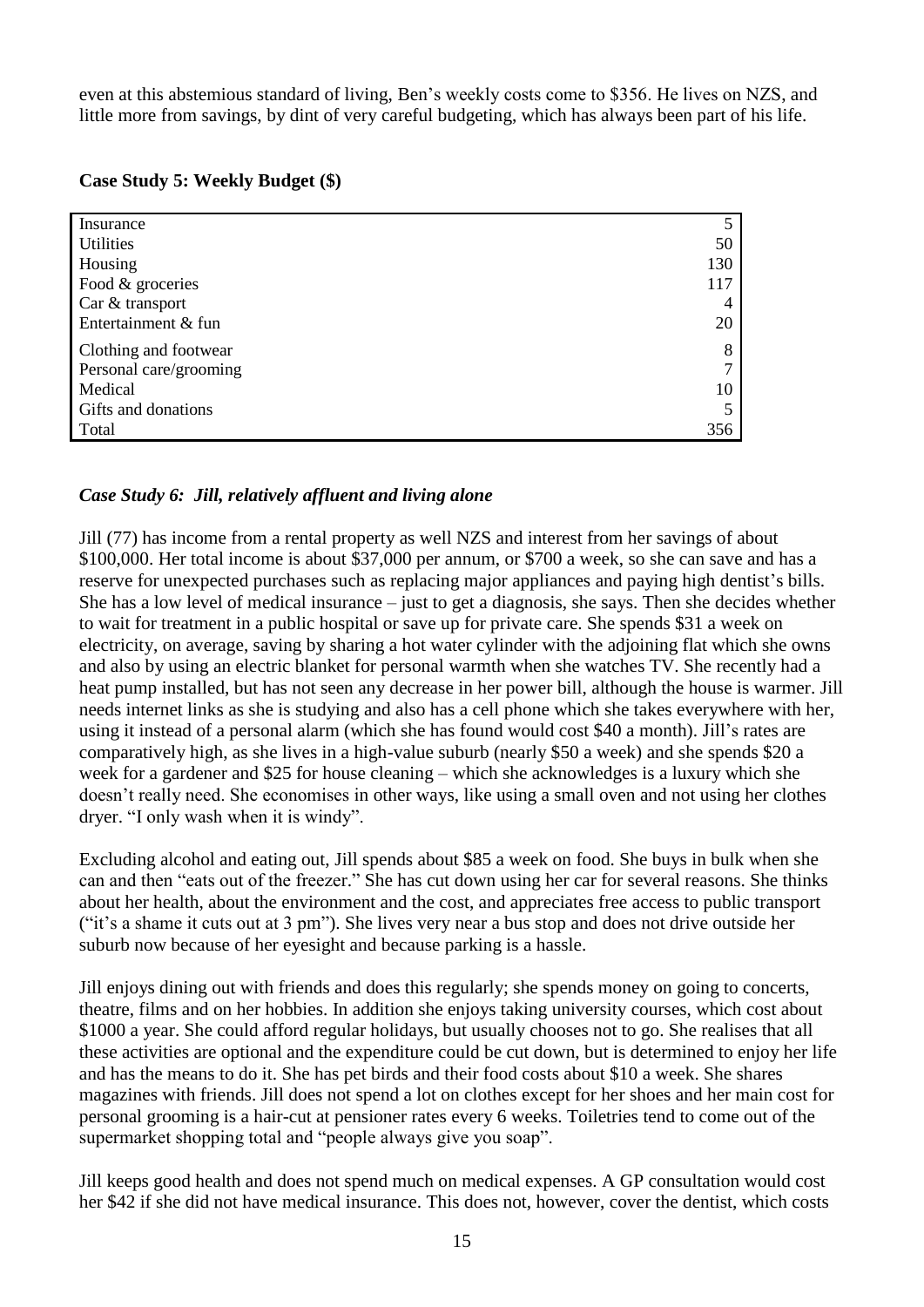\$80 for an annual clean and about \$200 a year for fillings. Higher costs for remedial work are coming up. This is likely to cost \$3000 but Jill can take this in her stride. Dietary supplements also come out of the "big shop". Jill gives to charity "just a hand in the pocket when I am passing," but does not spend a lot on gifts.

#### **Case Study 6: Weekly Budget (\$)**

| Insurance              | 25  |
|------------------------|-----|
| <b>Utilities</b>       | 49  |
| Housing                | 70  |
| Food & groceries       | 85  |
| Car & transport        | 30  |
| Entertainment & fun    | 175 |
| Clothing and footwear  | 14  |
| Personal care/grooming | 10  |
| Medical                | 10  |
| Gifts and donations    |     |
| Total \$24,000 pa      | 463 |

#### *Case Study 7: Alice, a low income, single, home owner*

Alice is 79, lives in a rural town and her only income is NZS. She insures her home and car but not her other property. She says she will always need a house, but will cover the contents herself in case of flood or fire. She thinks she has paid enough tax in her life for medical cover and could not afford medical insurance anyhow.

Utilities costs are going up in Alice's area; rates are \$1500, but she gets a rebate of \$500. Electricity costs \$30 a week and sometimes more in a hard winter, but "I am too old to cart wood." In addition she has gas for cooking, and a gas bottle – to fill and deliver – costs \$35 a month (she can't carry a bottle herself). The telephone costs at least \$15 a week, even though she has a good rate for calls to Australia, where most of her family live. Alice has no mobile phone, pay TV or internet.

Alice owns her home but "tries not to think about" the cost of home maintenance and repairs. She saves what she can to tackle one job every year. She thought she was going to have to leave her house because of maintenance costs, but her family came to the rescue and arranged to do the painting and repair the driveway. Alice can't kneel very well so she pays for gardening work and lawn mowing. She hopes she can get a Disability Allowance to help with this.

Recently Alice's washing machine 'died' and she bought a re-conditioned one, even though she had to pay it off on time payment. Furniture is not a significant cost; in fact she has been trying to sell some items she doesn't really need. Alice buys cheap cuts of meat, reckoning on \$2 per day, but finds fruit and vegetables very expensive. When family visit "that really knocks you back"- paying for a traditional roast dinner.

Alice has a car "which will have to do me until I am pushing up daisies". She could not afford to replace it. She dines out with her Probus club once a month, doesn't smoke, but has a can of beer most evenings. She belongs to various social organisations with low subscriptions - \$5-20 a year. Alice has a cat whose food costs about \$10 a week. "Charlie" badly needs his teeth cleaning, but this is going to cost \$300. Alice feels very bad about putting this off, but is worried about the cost.

Alice buys a pair of shoes about once a year, although she can make sandals last 3 to 4 seasons. She buys her clothes in sales or at op shops, but underwear can be expensive. Alice describes herself as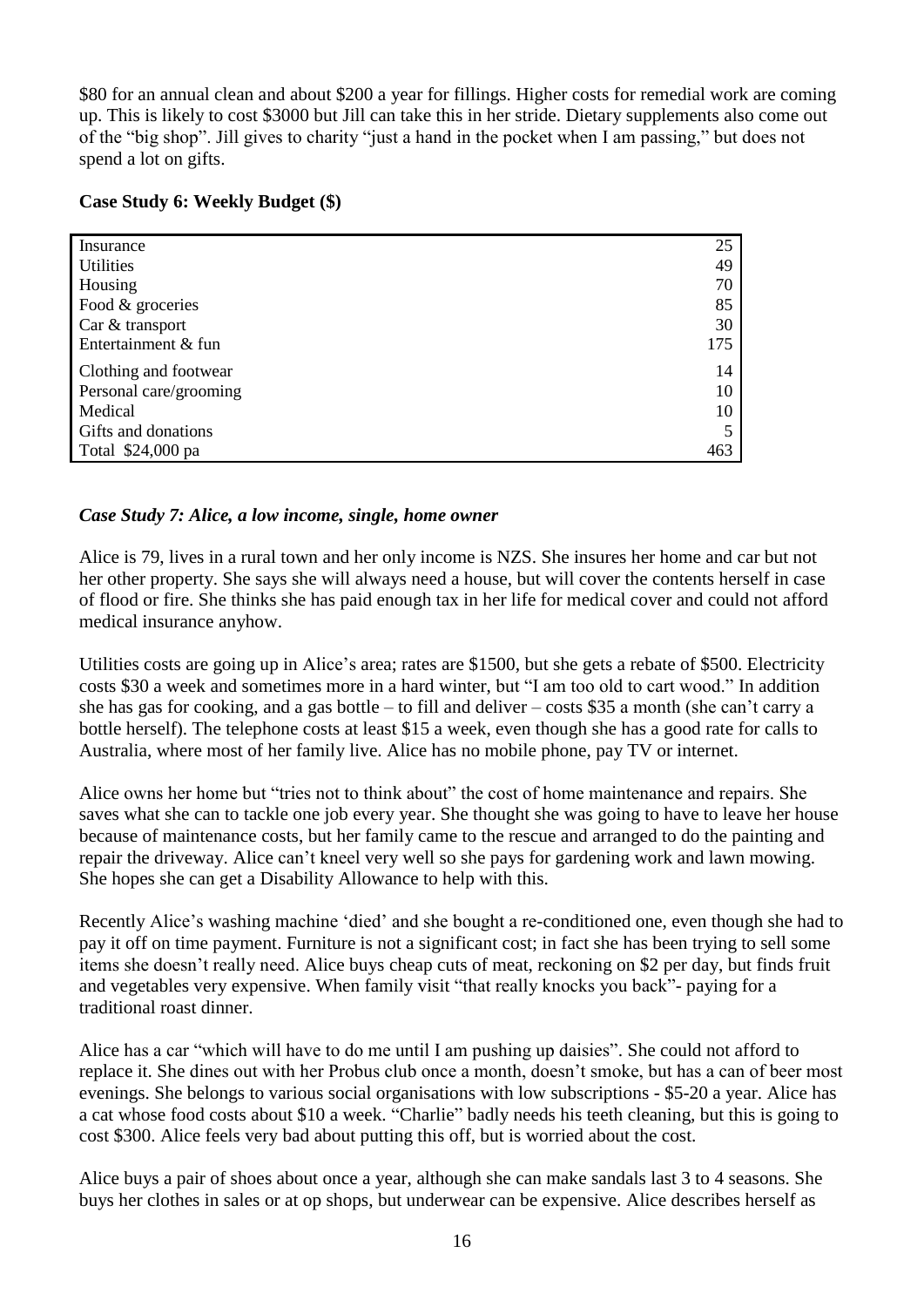"only a bar of soap lady" – and does not spend a lot on cosmetics. She has a perm four times a year and a 'set' once a fortnight. These are cheap because a friend does her hair at home.

Alice tries not to go to the doctor, but she visits the podiatrist every month, which costs \$45. Her doctor recommended a heat rub for her sore knees and a supplement for joint care. Even buying these at the supermarket costs \$70 for two months supply. Gifts for her grandsons take the form of \$30 vouchers twice a year. Overall Alice hopes to save \$10 a week. She would like a new TV, but "something more important may come up."

| Insurance              | 10  |
|------------------------|-----|
| <b>Utilities</b>       | 53  |
| Housing                | 63  |
| Food & groceries       | 70  |
| Car & transport        | 33  |
| Entertainment & fun    | 40  |
| Clothing and footwear  | 10  |
| Personal care/grooming | 13  |
| Medical                | 26  |
| Gifts and donations    | 10  |
| Total                  | 328 |

#### **Case Study 7: Weekly Budget (\$)**

#### *Case Study 8: Mary, a low income renter*

Mary is 89, lives alone in a rented pensioner flat and her sole income is NZS. Her rent is \$130 per fortnight, which is "very reasonable" and she has no worries about maintenance and repairs. She has a phone, but no mobile or internet and uses discount cards for toll calls – a \$5 card lasts six months. Her food purchases rarely amount to over \$50 a week unless she stocking up on less commonly purchased items such as toilet paper. The tenants in her housing complex have a communal vegetable garden and share the produce, which helps their budgets. Mary feels she can indulge in what she sees as luxuries, such as having her midday meal in a café when she goes to the shopping centre. She goes to places which give pensioner discounts and a meal cost \$10, which also saves her cooking at night. She used to do a lot of baking for her four children, who she brought up on her own, but now "it is cheaper to buy cakes than make them yourself."

Mary belongs to several social clubs which have outings about once a month (including a meal, and costing \$30-40). The subscriptions are only \$10-15 a year. Mary likes an alcoholic drink at night, although never did this when younger and bringing up children. People compliment her on her clothes but she doesn't tell them they have been bought at second-hand shops for \$2 a jersey and \$1 a shirt. Another luxury which Mary has always allowed herself is to have her hair done about every ten days, costing \$22, with a perm for \$80 three times a year - "I will never give this up".

Mary has quite a few medical problems and gets an allowance towards the costs of care – but doesn't know much about it. She goes to an acupuncturist and still pays \$40 a session. Her hearing aid cost \$3000 and she has to pay this off in small amounts. Mary manages to live on NZS of about \$300 a week. She says "it's possible, but hard; easier if you have had a lifetime of budgeting". Nevertheless she still thinks of others and supports two sponsored children overseas, at \$130 quarterly.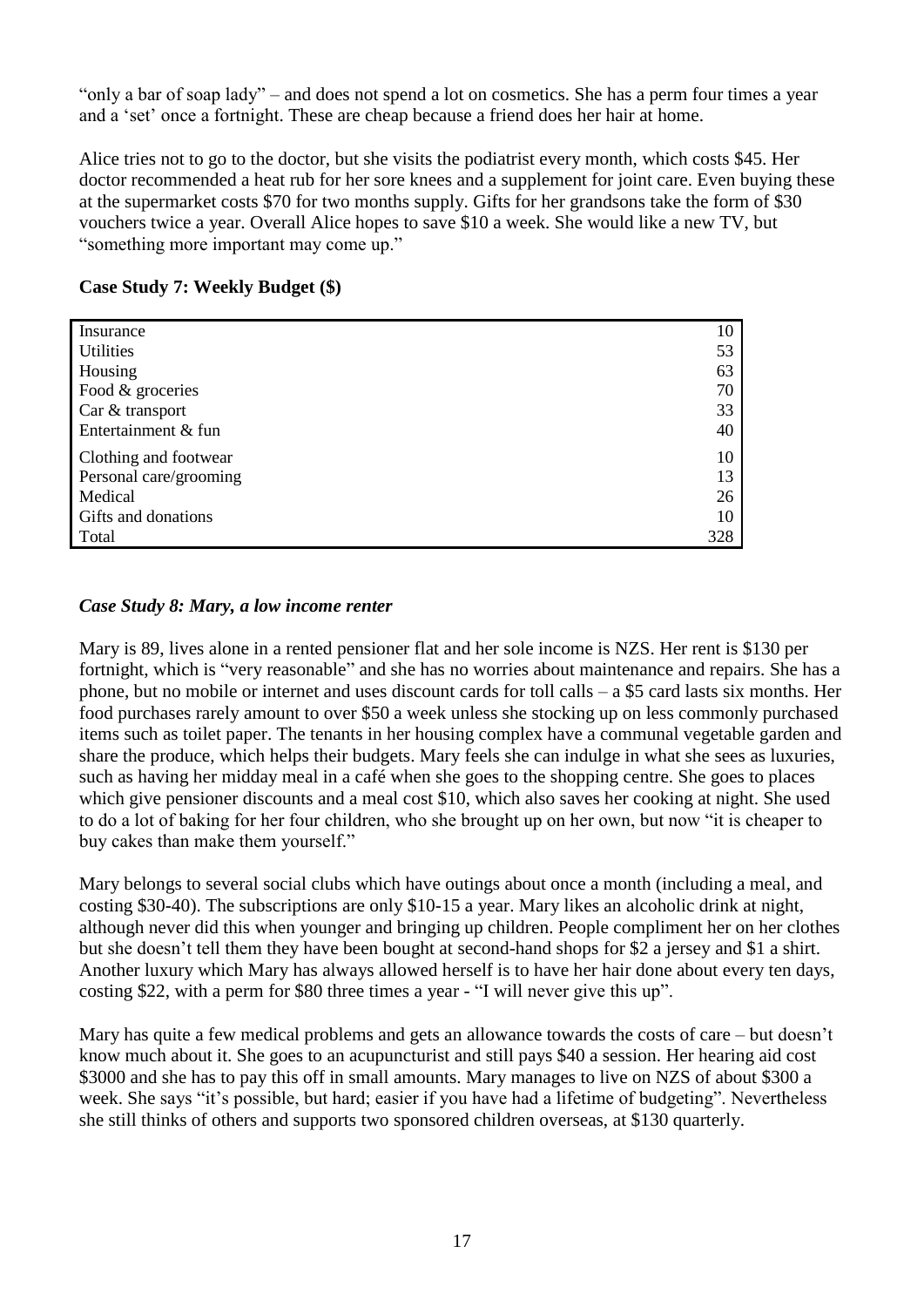#### **Case Study 8: Weekly Budget (\$)**

| Insurance              | 20             |
|------------------------|----------------|
| <b>Utilities</b>       | 71             |
| Housing                | 46             |
| Food & groceries       | 51             |
| Car & transport        | 46             |
| Entertainment & fun    | 54             |
| Clothing and footwear  | 14             |
| Personal care/grooming | 13             |
| Medical                | 14             |
| Gifts and donations    | $\overline{2}$ |
| Total                  | 331            |

## **Observations and Economising Strategies**

The focus group discussions threw up a wide range of comments on the spending patterns and behaviour of older people, many of which could not be incorporated into the case studies and included many were suggestions for economising strategies. Comments which appear to have more than individual relevance are listed below, under the headings of the weekly budgets.<sup>10</sup>

#### **Insurance**

- House insurance appears to be almost universal among home owners.
- Some people have cut out contents insurance, taking the risk themselves.
- Many have never had medical insurance and many have given it up because of the cost. Some feel aggrieved that medical insurance could even be considered necessary after a lifetime of paying taxes. There are examples where older people have cut down on medical insurance coverage to make it more affordable. Others, who can afford it, keep it up to cover pre-existing conditions.

#### **Utilities**

This gave rise to considerable discussion; the cost of utilities varies by region and between suppliers.

#### *Rates*

- There is great concern about increases in rates.
- Rubbish bags and water meters add to payments to local authorities.
- Many older people feel that the rates rebate income limit is too low only a little above the level of NZS.

#### *Power*

1

- Electricity costs vary around country; no one mentioned shopping around between suppliers.
- Where gas usage is low, it is cheaper to use gas bottles that to pay a daily charge for a meter, although these have to be changed and refilled regularly. In some areas there is no reticulated gas.
- The cost of gas and bottles is increasing rapidly and many older people cannot lift the bottles so they need to be delivered.
- Carrying and chopping wood may also be too much for older people.

The comments are as reported by the participants and may reflect misunderstandings on their part about costs and access to benefits and concessions.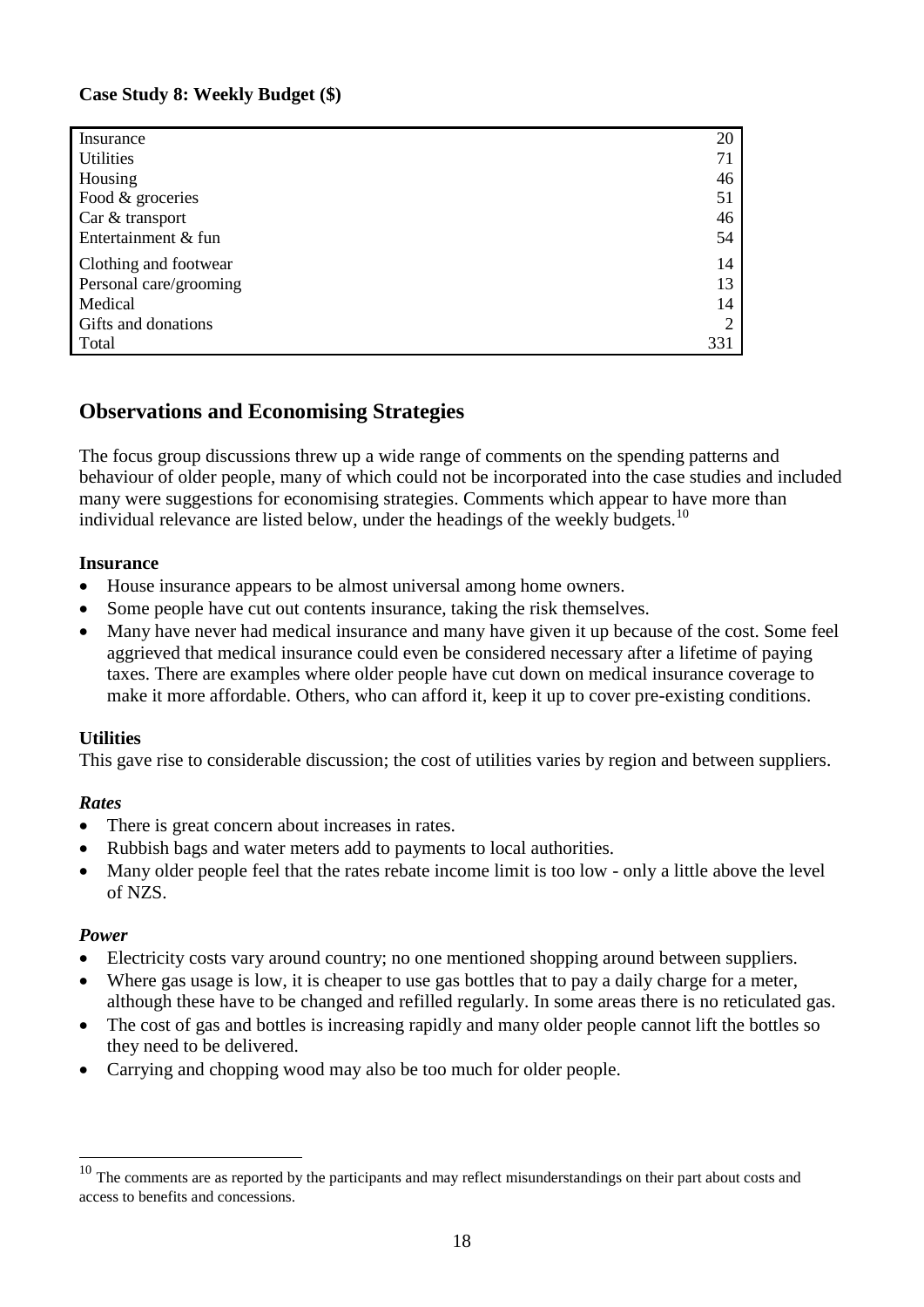- Heat pumps are expensive and may actually increase electricity use, but they warm the house well and are easy to use. People may need to consider if they are worth the considerable expense of purchase and installation.
- Old houses can be draughty and harder to heat; smaller units are easier to heat.
- Many older people cut down on heating to save money and resort to using electric blankets and hot water bottles as personal heating sources. But some feel that keeping warmer may save money on doctors' bills.

#### *Communication*

- By shopping around you can find cheaper telephone rates and packages for telephone, internet and pay TV.
- Others ways of economising on telephone charges are to ring when special rates are available; get people to ring you; buy phone cards.
- In some areas people need pay TV to get better reception and all channels.
- Cell phones can be used for emergency only, like a personal alarm.
- Personal alarms can be costly.
- Having an internet connection is important not just as a means of communication but also for entertainment and education.

#### **Housing**

There were four renters among focus group participants, all of them in public sector housing. Their rents were low compared to private renting. According to the Department of Building and Housing's Tenancy Bond database, the average weekly rental for a one bedroom flat is currently \$202.<sup>11</sup> The focus group renters were paying only half of this. Comments on home maintenance mainly relate to home owners although all commented on the cost of furnishing and appliances.

#### *Home maintenance and repairs*

- Old houses need more maintenance and are harder to insulate.
- Unexpected costs related to housing often arise (for example replacing a water tank); these may need urgent attention and be very expensive. Their choices are to use their capital (if they have it); take out a loan or mortgage or use equity release schemes. These last two are not favoured, but "saving up' may take too long.
- Many older people defer house maintenance, especially for very expensive items such as repainting and re-roofing.
- Some people budget for one major piece of house maintenance per year. But unexpected costs can still arise.
- Maintenance costs may push older people out of their houses when they don't want to go.
- Older people are often unable to do house and garden work themselves even if they know how to. There is a risk of injury.
- Cheaper and reliable tradesmen can be found through organisations such as Grey Power.
- Often what is needed is a handyman (to do small things like changing light bulbs) rather than a tradesman.
- Help in the garden and house may be a seen as a luxury, but some older people see this as a priority. Sometimes help can be covered by a Disability Allowance.
- Some house adaptations are important if people become less mobile and also for security.

## *Furnishing and appliances*

<u>.</u>

It is often uneconomic to repair appliances; simpler ones are more reliable.

<sup>&</sup>lt;sup>11</sup> Average market rent Sept 2008- Feb 2009, [http://www.dbh.govt.nz/market-rent, accessed17/3/09](http://www.dbh.govt.nz/market-rent,%20%20accessed17/3/09)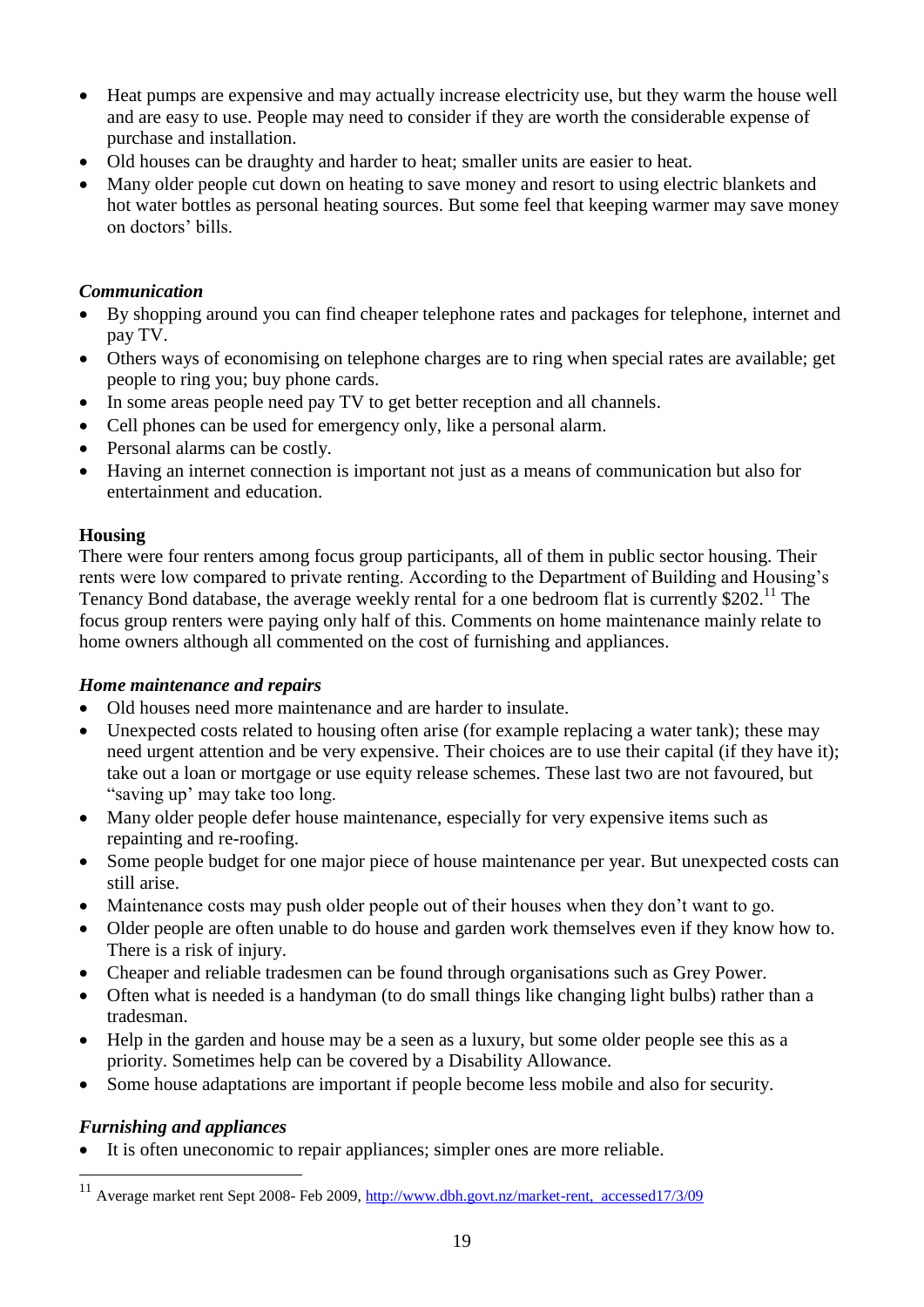- It pays to look after appliances and try to extend their lives. Older people tend to use washing machines less frequently and may not use clothes dryers.
- Re-conditioned appliances can be good buys.
- Taking out extended warranties is a way of offsetting appliance repairs.
- Paying off hire purchase can take a long time but some things you have to replace, for example, a fridge.
- Discount stores and sales are good for buying small appliances.
- Friends and family may pass on appliances when they renew theirs.
- Small bench-top ovens, separate grills and slow cookers may be appropriate for older people, especially those living alone, and are more economical on power.
- A reasonably large freezer is important for frozen meals and buying in bulk, to save money on food.
- Older people tend to spend little on furniture and may sell off surplus items, especially if they move into smaller accommodation.
- Special chairs and beds may be needed as ailments develop and these can be very expensive.

## **Food and groceries**

- Meat, fruit, vegetables and dairy products are seen as essential but also as increasingly expensive.
- Many older people cannot afford meat every day (as they have always been used to), unless they seek out cheap cuts and short-dated items.
- Having a kitchen garden can help with food costs, but the work may be too much for some people.
- Even affluent people make economies on food by buying in bulk ("eating out of the freezer") and going for "specials."
- Shopping at supermarkets is cheaper than using dairies and local shops. Older people have time to do this and can combine a shopping trip with doing other things.
- Providing a traditional "roast dinner" for family and visitors is seen as important, and can put a strain on older people's budgets, but they are reluctant to cut down on family visits because of cost.
- Pre-prepared and delivered meals may be a good option for older people who have freezer space.
- Being allergic or intolerant to foods or needing special diet (diabetes, low salt) can increase food costs.

## **Transport**

Transport costs vary greatly between older people who run a car and those who do not. All the focus group participants expressed appreciation for having free public transport through the Gold Card. This had clearly cut down car use and encouraged them to go out more. Many suggested that an extension of the free period to at least 4 pm would be very helpful. People living in rural areas can find their time in town limited to one hour to fit trips into the 9 am to 3 pm slot, given current bus and train schedules.

## *Using a car*

- Where couples have become used to having a car each, this can be very hard to give up.
- Car insurance and licensing costs are increasing.
- Many older people are unable to put money aside to replace their car. If their car needs expensive repairs or is written off, that would be the end of private transport for them.
- To renew a driver's license requires the expense of a doctor's consultation fee.
- There are advantages in reducing car use in terms of health (getting exercise), environmental protection and economy.
- Younger older people may have eldercare responsibilities which require private transport.
- Many older people have cut down the extent and range of their driving because of reduced confidence or sight problems.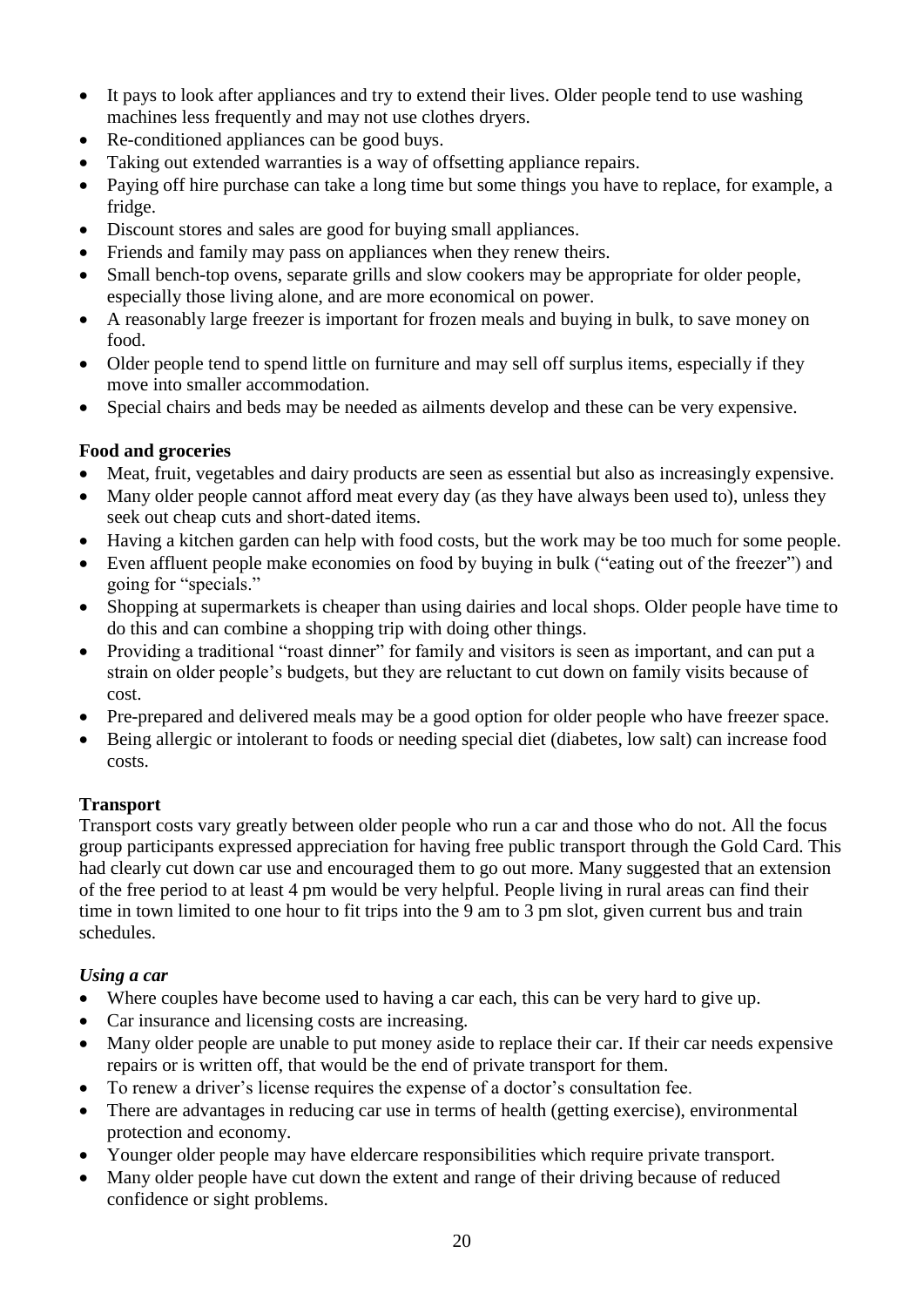## *Public transport*

- Using buses and trains outside the free period incurs increasing costs.
- These costs and the cost of running a car mean that many older people stay at home more.
- Waiting for buses can be hard on legs and knees in small towns there is often only peak hour public transport so they have to be out all day.
- Community transport (Red Cross, Cancer Society) is sometimes available to get to medical appointments.
- Taxis are seen as too expensive.
- Mobility vouchers for taxis are useful for those who are eligible, but only cover half the cost.

## **Entertainment and Fun**

A variety of items are included under this heading. Many older people see recreation and leisure as an area in which they can make economies, if needed, even those these activities are important to their quality of life. There are overlaps with other areas of expenditure, for example internet use can be leisure and pet supplies are often included in the weekly "big shop."

## *Dining out*

- Meals away from home are a rarity for many older people, unless they are lunches at the shopping centre in cafes which give pensioner discounts or group dining, associated with clubs and organisations. More affluent retired people, especially single people, are more likely to dine out ("you can't entertain in a bed sitter").
- Families often "treat" older relatives to a meal out.

## *Events and holidays*

- Going to live performances would be seen as very special occasions by many older people, although the more affluent still include them in their activities.
- Going to the cinema is more common, where pensioner concessions are available. This can be combined with the weekly trip to the shopping centre.
- Older people can travel at less popular times and take advantage of cheap air fares.
- Holidays can often be visits to relatives or to the holiday homes of friends and family.

## *Clubs and organisations*

- Some club subscriptions can be costly (up to \$1000 per annum for golf or bridge) and may involve buying meals and drinks (service clubs, indoor sports). Some older people feel they have to withdraw from activities they have been in for decades, because of the cost.
- A useful strategy is to join a club where drinks and meals are reasonably priced. Then visitors can be taken there for less cost.
- In contrast, many social organisations have very low subscriptions and may organise outings which take advantage of group rates.
- Excursions with clubs can provide holidays for older people (for example bridge, darts or bowls tournaments).

## *Newspapers, books and magazines*

- Many people use libraries rather than buying books and magazines.
- Newspapers and magazines can be shared between friends and neighbours.
- Newspaper may be valued for other than news death notices, crosswords.
- Mail order DVDs can be a boon for older people.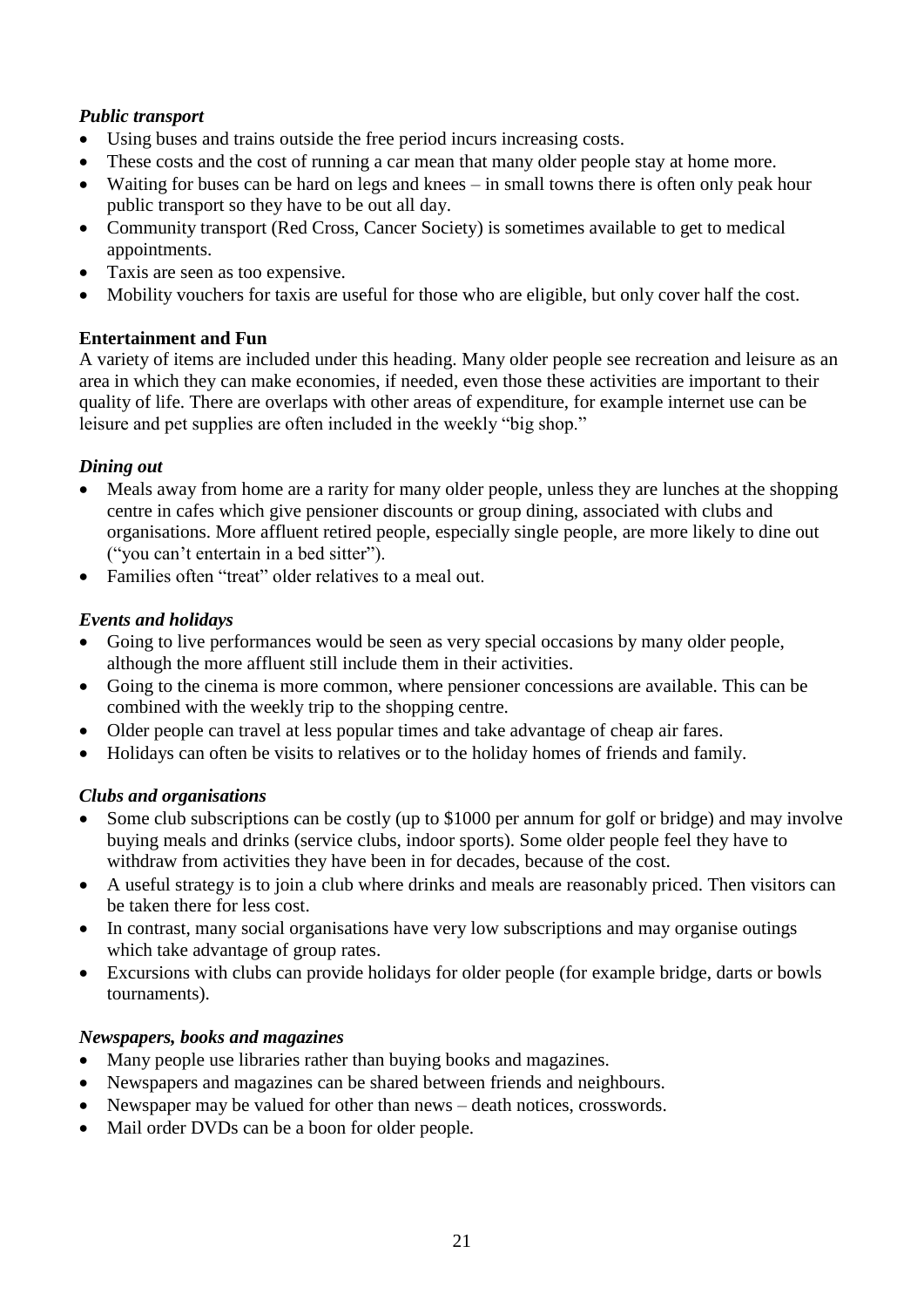## *Pets*

 Pets provide entertainment and companionship, but can entail high costs for care and treatment. Making decisions about these costs can be stressful for older people.

## **Clothing and Footwear**

- In general older people's spending in clothes is low; men often have plenty of clothes from their working days and the women are not so fashion conscious.
- Older people are not averse to buying second-hand clothes, from sales or "seconds" or even "hand-me-downs" within families.
- Being at home more means that "good" clothes are needed less. Women don't need to wear skirts, which reduces the cost of hosiery.
- Clothing is often given to older people as gifts, especially socks and jerseys.
- Buying shoes can account for most of the clothing and footwear budget as these should not be second hand. Good shoes are seen as an investment and may be essential for people prone to falls or who have "bad feet".
- Shoes bought at discount stores can be satisfactory, but are less likely to be durable.

## **Personal care/grooming**

This category includes toiletries and cosmetics and hair care. It is not a major item of expenditure for older people, but patterns vary between men and women. For both, the main item is hair care.

- Some older people may have to have help with their hair as they cannot do it themselves, but others cut their hair themselves or have it done cheaply by friends, at home.
- Haircuts for men are cheaper than for women, but they can still shop around to save money.
- Hair care is important for women and many still go to "their" hairdresser regularly. This is often a means of social contact and networking.
- Older women don't tend to use a lot of cosmetics and some buy them more cheaply through mail order firms or when they are on 'special' at the supermarket.
- People often receive toiletries soap, talcum, skin creams as gifts.

## **Medical**

The cost of medical care for older people varies considerably, first and foremost according to their health status. There was a lot of comment about costs in this area. A GP consultation can cost from \$15 to \$42, depending on the practice. Prescriptions can be as low as \$3 each, or up to \$70 or more for a non-subsidised medication (generic replacements do not suit some people). If an older person qualifies for a Disability Allowance, has a high user or community services card, this will reduce their medical costs significantly. They may also have subsidies on dentures, glasses and hearing aids, but, if not, these can cost several thousands of dollars. There is currently a campaign by Age Concern for financial help in these areas. The cost of dental treatment is a serious concern for many older people. Dentists tend to recommend saving natural teeth wherever possible (for example by using crowns and implants), but this usually means a large bill and some older people prefer to have teeth extracted because of the cost. Sometimes it is hard to be assertive against the advice of dentists and other health professionals.

- It can be hard to get into a medical practice where the fees are cheaper, but many older people prefer to stay with their "family' doctor, even if the fees go up or they move house, entailing more travel.
- A GP consultation is needed to renew a driving license over the age of 75.
- Discounts on glasses are sometimes available and frames can be reused to save money.
- Hearing aids are very expensive and so are the batteries. If you have a work-related hearing loss you are covered under ACC.
- Having false teeth is cheaper than going to the dentist, but keeping your natural teeth is to be preferred for comfortable eating.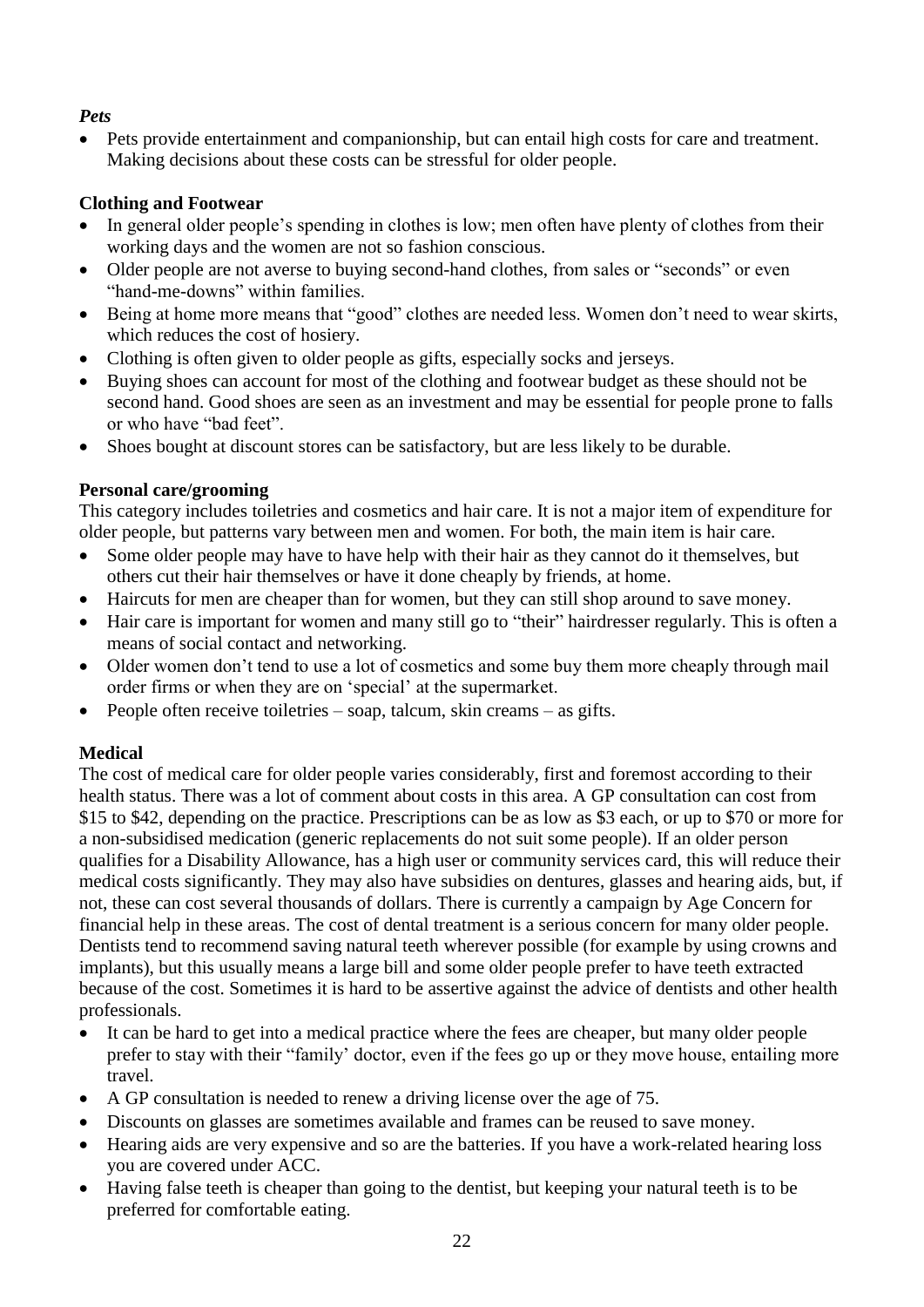- Podiatry is important for older people who cannot bend easily to cut their toe nails, or have a condition such as diabetes.
- The cut-off for the Disability Allowance is just above NZS level. This penalises older people who have some savings and they may end up worse off through having to pay for medical care, aids and home help themselves.
- Disability Allowance can pay for house and garden work, podiatry, personal alarms, but eligibility is reviewed every 12 months. If you are very old these needs will almost certainly be ongoing.
- Diagnostic tests can be expensive.
- Health supplements are expensive, especially from specialised shops.
- Older people often have to decide between being on a hospital waiting list and paying for private treatment if they have no insurance. Some may decide to use their savings for private treatment (e.g. for cataracts) as they are worried about falls and/or in considerable pain.

## **Gifts and donations**

- Many older people consider it a matter of duty and conscience to continue giving to charities, even out of much-reduced incomes. They may have contributed for many years, or received some services themselves (or people close to them have), such as emergency ambulance or hospice. Older people don't like to refuse charity collectors and "they seem to come every week". But charitable giving may have to become more selective and some people help in other ways, like fund-raising or voluntary work.
- A lot of importance is placed on marking birthdays and Christmas with gifts to family members and friends. The expectations of younger people may be an embarrassment to some older relatives. An outing with the grandchildren during school holidays to the cinema and for lunch out can cost a quarter of a week's NZS or more.

#### **General**

- The model budgets do not include allocations for lawyers fees (needed to cope with the affairs of ageing relatives and estate issues) and holidays.
- Older people may find it hard to find out about discounts, concessions, financial support and ways to economise.
- Living in smaller towns can be more expensive than in large centres because they lack a range of services (only one electrician) and transport costs are higher.
- A lot of bills come out of the first pension payment of the month, which can cause financial embarrassment.
- Having "nothing to fall back on" in case of unexpected expenses is a big worry for many people. Having to take out a loan can be distasteful. They may prefer to wait until they can afford whatever is needed rather than going to WINZ for a loan and then worrying about paying it back.
- Some people draw a set amount out of their accounts every week and set themselves to live off that. Others have savings accounts for special purchases and make regular contributions.
- Couples are able to share expenses in ways not open to single people.
- Retired people have time to shops around for 'good buys" and plan ahead.
- Very old people (and some younger ones) can save on NZS. They spend less, have fewer activities and tend not to replace clothes and household items.
- The main area in which older people cut down spending is entertainment and fun. Many foresee that they will have to do this as income from savings and investment diminishes (either through lower interest and dividend rates, or because they have to erode their capital). "It is amazing what you can live without".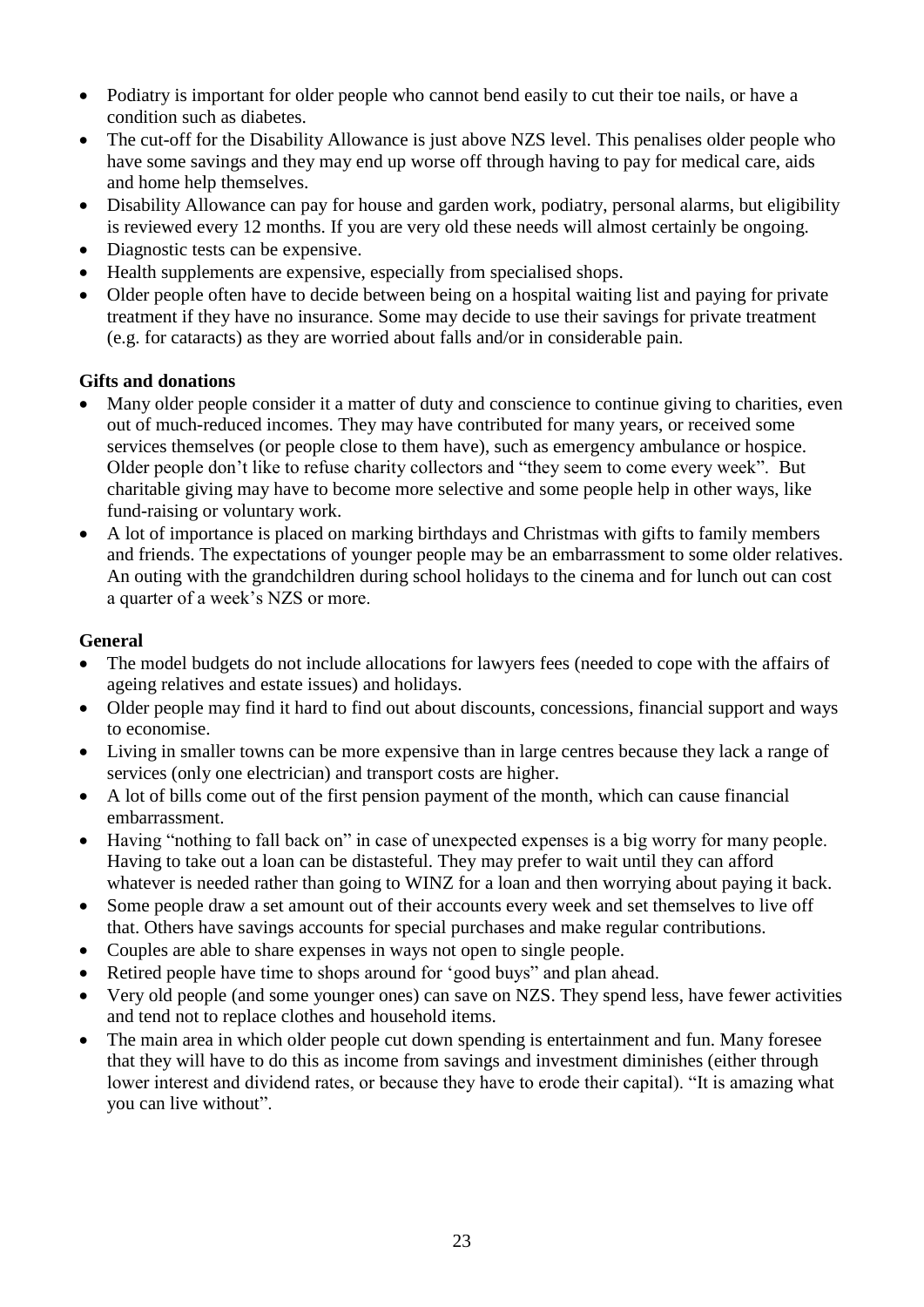## **Expenditure in Retirement - Retirement Commission Research**

## **Information for focus group participants**

The Retirement Commission is an autonomous crown entity whose mission is to ensure that New Zealanders are well educated in financial matters and can make informed financial decisions throughout their lives. Part of its job is to inform New Zealanders how they can prepare for their retirement.

This project is looking for information on how currently retired people spend their incomes. The information will be used to help younger people in their retirement planning.

As part of the project, the Retirement Commission (through Dr, Judith Davey, former Director of the New Zealand Institute for Research on Ageing), is asking retired people to discuss their own spending and that of older people in similar circumstances. This is being done through focus groups, arranged through community organisations, which will take up to two hours. The participants are being asked  $to -$ 

- Comment on example budgets for single people and couples, to be provided;
- Compare the example budgets to their own spending patterns.

The findings will contribute to illustrative information and case studies, which the Retirement Commission will use on its web-site (www.sorted.org.nz) and in its publications.

Participation in the research is voluntary and participants may refuse to answer any questions without having to give reasons. All participants are assured that any personal details and the factual information and opinions contributed in the focus groups will be kept confidential. Notes from the discussions will be seen only by the researchers and Retirement Commission staff. The information and opinions that are provided will not be published in a form which allows individuals to be identified.

If you have queries or would like further information, please contact:

Judith Davey Victoria University of Wellington Phone 04 463 9491 (mornings) Email [judith.davey@vuw.ac.nz](mailto:judith.davey@vuw.ac.nz)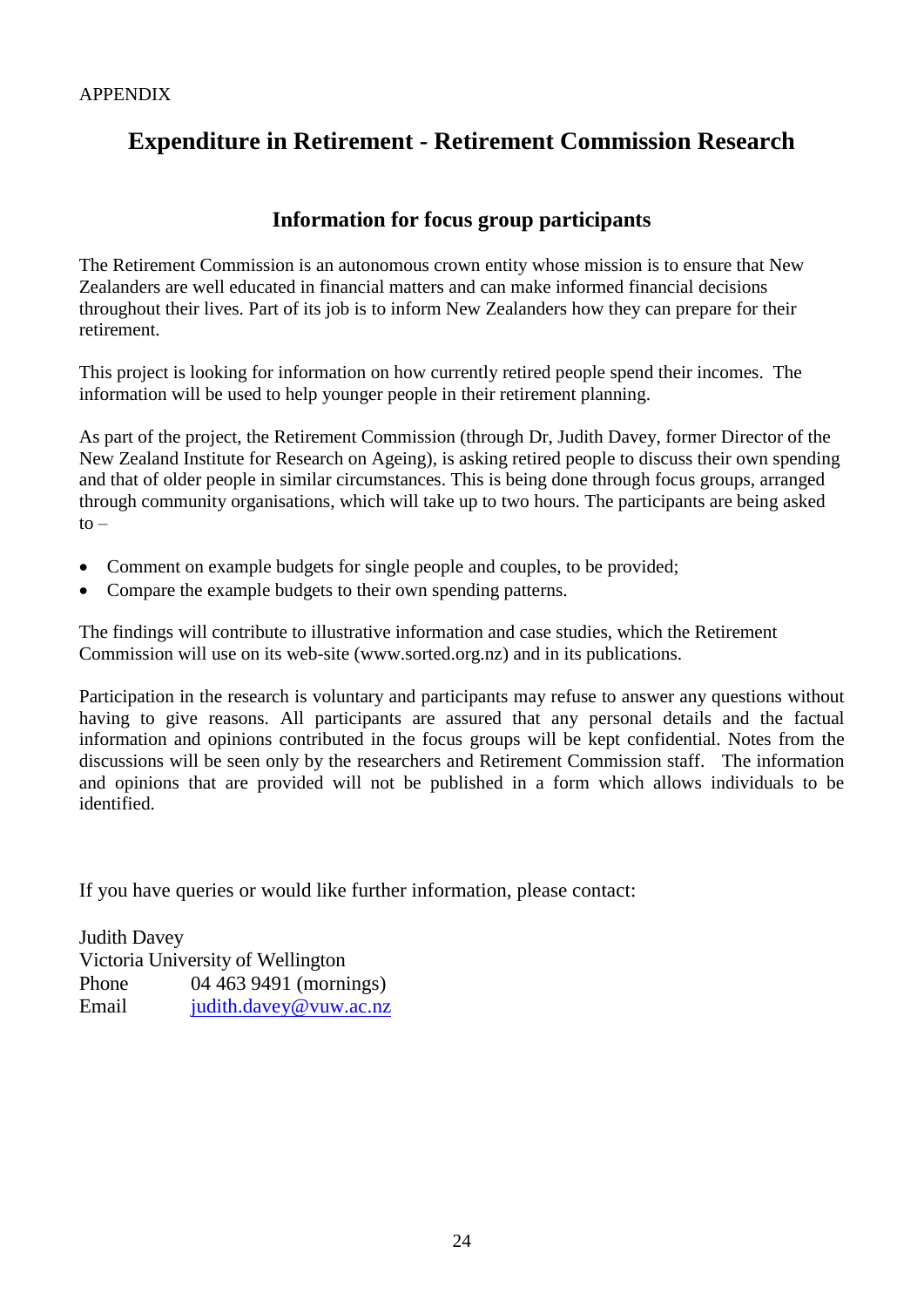## **Expenditure in Retirement - Retirement Commission Research**

## **Consent to participation in focus group discussions**

| Name:    |  |  |
|----------|--|--|
| Address: |  |  |

The research is being carried out by Judith Davey for the Retirement Commission. Its aim is to collect information on levels of spending in retirement that will help younger people in their retirement planning.

\_\_\_\_\_\_\_\_\_\_\_\_\_\_\_\_\_\_\_\_\_\_\_\_\_\_\_\_\_\_\_\_\_\_\_\_\_\_\_\_\_\_\_\_\_\_\_\_\_\_

**We are asking you to give your consent to be involved in a focus group led by Judith Davey.** 

## **Please read the following and sign below -**

I understand that:

- I am not obliged to take part in this research and may refuse to answer any questions without having to give reasons.
- The information or opinions that I provide will not be published in a form which allows me to be identified.

**I have been given, and understand, an explanation of this research. I have had an opportunity to ask questions and have them answered to my satisfaction. I agree to take part in this research:**

| <b>Signed:</b> |  |
|----------------|--|
|                |  |
| Date:          |  |